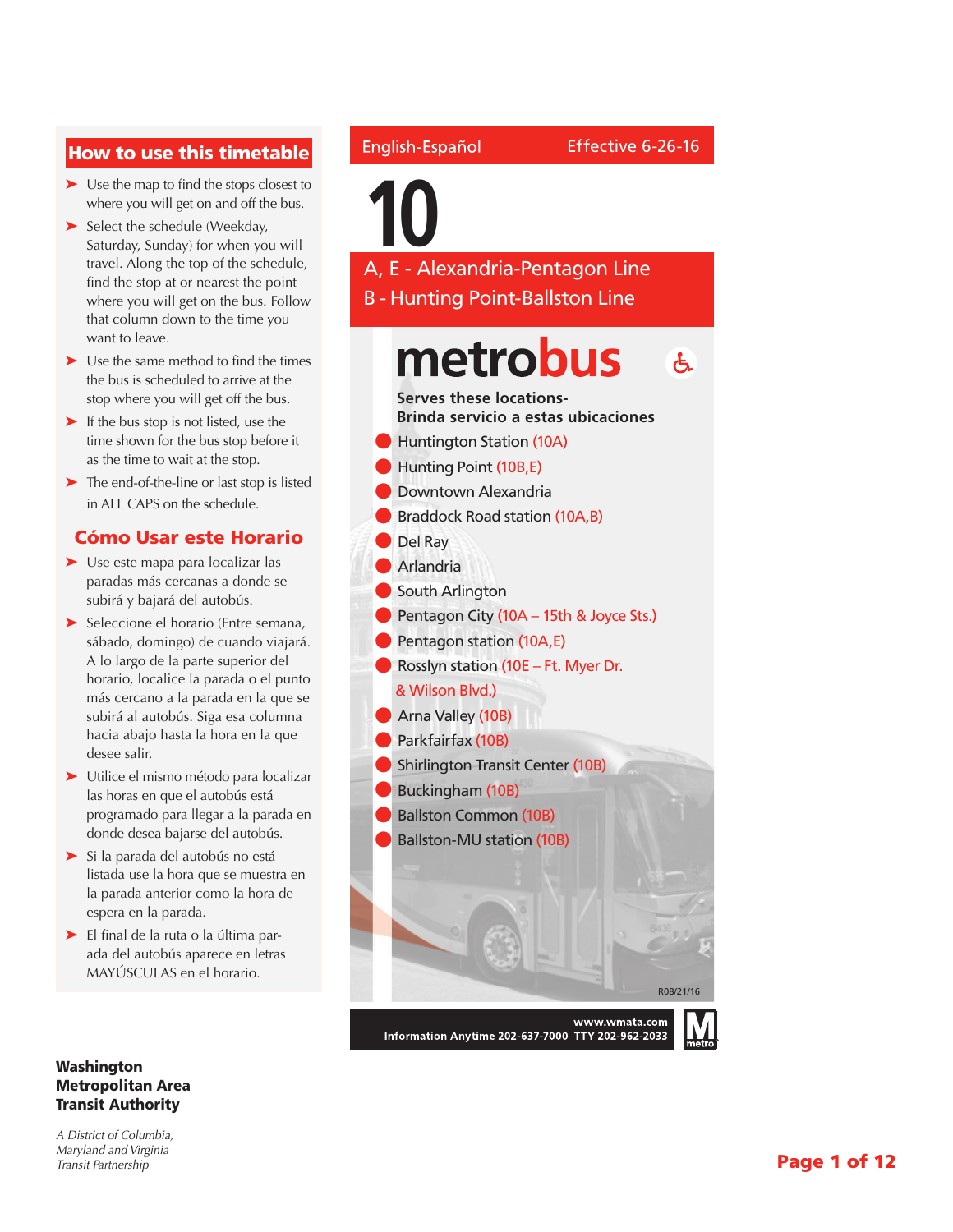

**WMATA** ©2016 For information regarding this map contact extends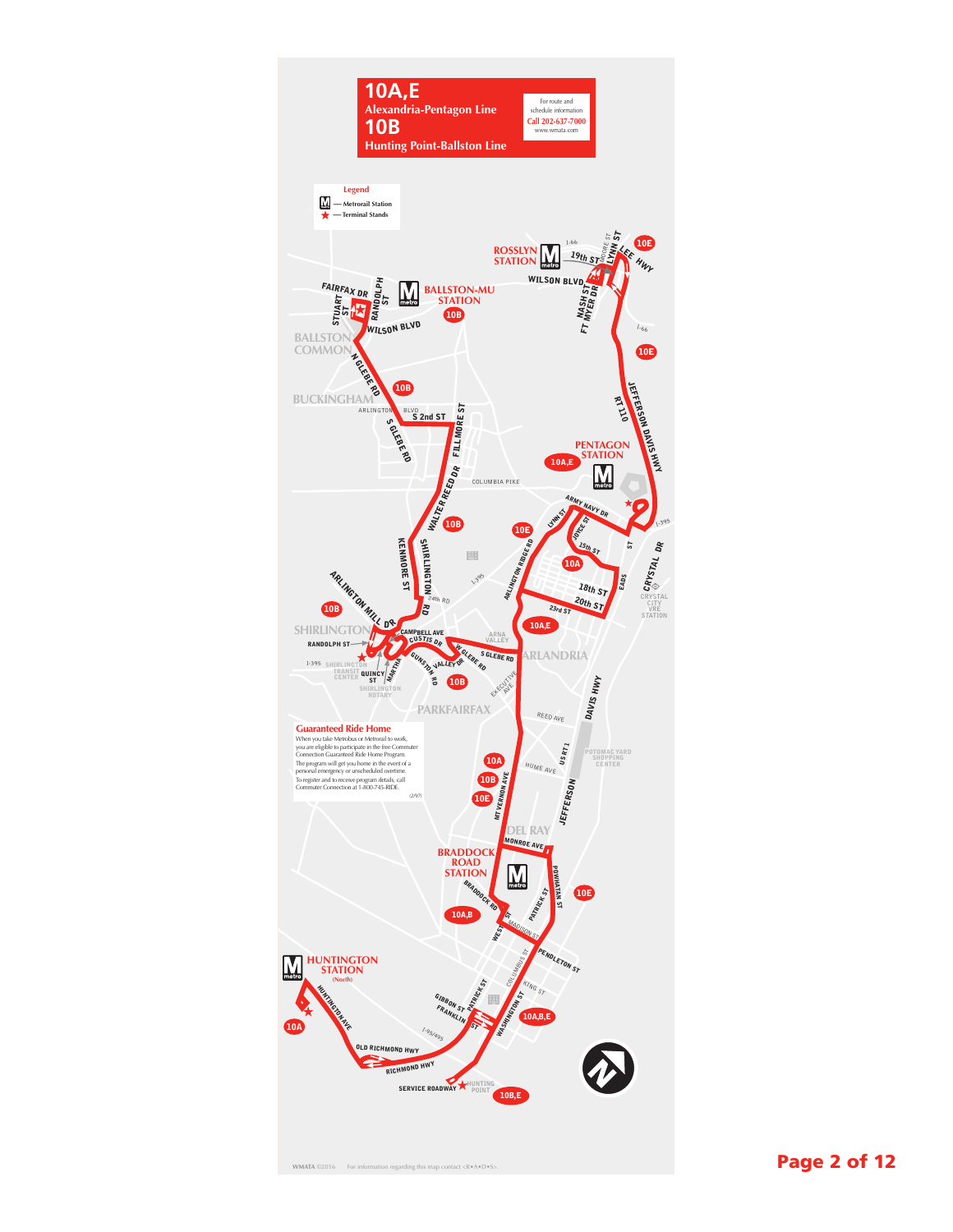**10** A,E - Alexandria-Pentagon Line

B - Hunting Point-Ballston Line

# **Alexandria-Pentagon Line**

 **Northbound To Pentagon/Rosslyn stations**

|                          |                            |                                                               |                                   |                                                   | <b>Monday thru Friday - Lunes a viernes</b>                         |                                       |                                                   |                                   |                                            |                                          |                                                                                                 |
|--------------------------|----------------------------|---------------------------------------------------------------|-----------------------------------|---------------------------------------------------|---------------------------------------------------------------------|---------------------------------------|---------------------------------------------------|-----------------------------------|--------------------------------------------|------------------------------------------|-------------------------------------------------------------------------------------------------|
| Route<br>Number          | Huntington<br>(North)<br>Μ | S.Wash.<br>St. &<br>entrance<br>to<br><b>Hunting</b><br>Point | Wash-<br>ington &<br>King<br>Sts. | Powhatan<br>St.<br>&<br><b>Bashford</b><br>Ln.    | <b>Braddock</b><br>Rd.<br><u>М</u>                                  | Mount<br>Vernon<br>&<br>Hume<br>Aves. | Mount<br>Vernon<br>&<br><b>Executive</b><br>Aves. | S.<br>23rd<br>&<br>Fern<br>Sts.   | S. Lynn<br>St. &<br>Army<br>Navy<br>Dr.    | PENTA-<br>GON<br>$\overline{\mathbf{M}}$ | <b>Fort Myer</b><br>Dr. &<br>Wilson<br>Blvd.<br>(ROSSLYN)<br>$\underline{\mathbf{M}}$<br>$\ast$ |
|                          |                            |                                                               |                                   |                                                   | <b>AM Service - Servicio matutino</b>                               |                                       |                                                   |                                   |                                            |                                          |                                                                                                 |
| <b>10A</b><br><b>10A</b> | 4:25<br>4:55               | $\overline{a}$<br>$\overline{a}$                              | 4:35<br>5:05                      | $\overline{a}$<br>$\centering \label{eq:reduced}$ | 4:42<br>5:12                                                        | 4:47<br>5:17                          | 4:51<br>5:21                                      | 4:57<br>5:27                      | ÷,<br>$\overline{a}$                       | 5:07<br>5:37                             | ÷.<br>$\frac{1}{2}$                                                                             |
| <b>10A</b>               | 5:25                       | $\overline{a}$                                                | 5:35                              | L,                                                | 5:42                                                                | 5:47                                  | 5:51                                              | 5:57                              | $\frac{1}{2}$                              | 6:07                                     | $\overline{a}$                                                                                  |
| <b>10E</b>               | ÷.                         | 5:51                                                          | 5:54                              | 5:59                                              | $\overline{a}$                                                      | 6:08                                  | 6:12                                              | $\sim$                            | 6:17                                       | 6:24                                     | 6:36                                                                                            |
| <b>10A</b>               | 5:55                       | $\frac{1}{2}$                                                 | 6:05                              | $\overline{\phantom{a}}$                          | 6:12                                                                | 6:17                                  | 6:21                                              | 6:27                              | L,                                         | 6:37                                     |                                                                                                 |
| 10E/                     | $\overline{\phantom{a}}$   | 6:05                                                          | 6:09                              | 6:15                                              | $\overline{a}$                                                      | 6:24                                  | 6:29                                              | $\overline{\phantom{a}}$          | 6:36                                       | 6:43                                     |                                                                                                 |
| <b>10E</b>               | ÷,                         | 6:20                                                          | 6:24                              | 6:30                                              | $\overline{\phantom{a}}$                                            | 6:39                                  | 6:44                                              | $\overline{\phantom{a}}$          | 6:51                                       | 6:58                                     | 7:10                                                                                            |
| <b>10A</b>               | 6:25                       | ÷,                                                            | 6:35                              | $\overline{\phantom{a}}$                          | 6:42                                                                | 6:47                                  | 6:52                                              | 6:59                              | $\mathbb{Z}^2$                             | 7:10                                     | $\frac{1}{2}$                                                                                   |
| 10E/                     | ÷,                         | 6:35                                                          | 6:39                              | 6:45                                              | ä,                                                                  | 6:54                                  | 6:59                                              | ÷,                                | 7:06                                       | 7:13                                     | ä,                                                                                              |
| <b>10E</b>               | $\frac{1}{2}$              | 6:50                                                          | 6:54                              | 7:00                                              | $\overline{\phantom{a}}$                                            | 7:09                                  | 7:14                                              | $\centerdot$                      | 7:21                                       | 7:28                                     | 7:40                                                                                            |
| <b>10A</b>               | 6:55                       | $\overline{\phantom{a}}$                                      | 7:05                              | $\mathcal{L}^{\mathcal{A}}$                       | 7:12                                                                | 7:17                                  | 7:22                                              | 7:29                              | ä,                                         | 7:40                                     | $\overline{\phantom{a}}$                                                                        |
| 10E/                     | $\overline{a}$             | 7:07                                                          | 7:11                              | 7:17                                              | $\overline{a}$                                                      | 7:26                                  | 7:31                                              | $\overline{\phantom{a}}$          | 7:38                                       | 7:45                                     | $\frac{1}{2}$                                                                                   |
| <b>10E</b>               | ÷,                         | 7:25                                                          | 7:29                              | 7:35                                              | ÷,                                                                  | 7:44                                  | 7:49                                              | $\overline{a}$                    | 7:56                                       | 8:03                                     | 8:15                                                                                            |
| <b>10A</b>               | 7:25                       | $\mathbb{Z}^2$                                                | 7:37                              | $\overline{\phantom{a}}$                          | 7:45                                                                | 7:52                                  | 7:57                                              | 8:04                              | ÷,                                         | 8:16                                     | $\overline{a}$                                                                                  |
| 10E/                     | $\overline{\phantom{a}}$   | 7:39                                                          | 7:44                              | 7:51                                              | $\Box$                                                              | 7:59                                  | 8:04                                              | $\Box$                            | 8:12                                       | 8:18                                     | $\overline{\phantom{a}}$                                                                        |
| <b>10E</b>               | $\overline{\phantom{a}}$   | 7:54                                                          | 7:59                              | 8:06                                              | $\frac{1}{2}$                                                       | 8:14                                  | 8:19                                              | ÷,                                | 8:27                                       | 8:33                                     | 8:45                                                                                            |
| <b>10A</b>               | 7:55                       | L,                                                            | 8:07                              | $\overline{\phantom{a}}$                          | 8:15                                                                | 8:22                                  | 8:27                                              | 8:34                              | $\overline{\phantom{a}}$                   | 8:46                                     | $\frac{1}{2}$                                                                                   |
| 10E/<br><b>10A</b>       | $\overline{a}$<br>8:25     | 8:09<br>L,                                                    | 8:14<br>8:37                      | 8:21<br>ä,                                        | L,                                                                  | 8:29<br>8:52                          | 8:34                                              | $\mathbb{Z}^{\mathbb{Z}}$<br>9:04 | 8:42<br>$\overline{\phantom{a}}$           | 8:48                                     | $\overline{a}$<br>$\overline{\phantom{a}}$                                                      |
| <b>10A</b>               | 8:55                       | $\overline{a}$                                                | 9:07                              | ÷,                                                | 8:45<br>9:15                                                        | 9:22                                  | 8:57<br>9:27                                      | 9:34                              | $\overline{a}$                             | 9:16<br>9:46                             | $\overline{a}$                                                                                  |
| <b>10A</b>               | 9:25                       | $\overline{a}$                                                | 9:36                              | ä,                                                | 9:45                                                                | 9:51                                  | 9:55                                              | 10:01                             | L,                                         | 10:14                                    | L,                                                                                              |
| <b>10A</b>               | 9:55                       | $\overline{a}$                                                | 10:06                             | $\overline{a}$                                    | 10:15                                                               | 10:21                                 | 10:25                                             | 10:31                             | $\overline{a}$                             | 10:44                                    | $\overline{a}$                                                                                  |
| <b>10A</b>               | 10:25                      | $\overline{\phantom{a}}$                                      | 10:36                             | $\overline{a}$                                    | 10:45                                                               | 10:51                                 | 10:55                                             | 11:01                             | $\overline{\phantom{a}}$                   | 11:14                                    | L.                                                                                              |
| <b>10A</b>               | 10:55                      | $\overline{a}$                                                | 11:06                             | $\overline{a}$                                    | 11:15                                                               | 11:21                                 | 11:25                                             | 11:31                             | $\overline{a}$                             | 11:44                                    | $\overline{a}$                                                                                  |
| <b>10A</b>               | 11:25                      | $\overline{a}$                                                | 11:36                             | $\overline{a}$                                    | 11:45                                                               | 11:51                                 | 11:55                                             | 12:01                             | ÷                                          | 12:14                                    | $\overline{\phantom{a}}$                                                                        |
| <b>10A</b>               | 11:55                      | $\overline{\phantom{0}}$                                      | 12:06                             | ÷                                                 | 12:15                                                               | 12:21                                 | 12:25                                             | 12:31                             | $\overline{\phantom{a}}$                   | 12:44                                    | ÷,                                                                                              |
|                          |                            |                                                               |                                   |                                                   | <b>PM Service - Servicio vespertino</b>                             |                                       |                                                   |                                   |                                            |                                          |                                                                                                 |
| <b>10A</b>               | 12:25                      | L,                                                            | 12:36                             | ÷                                                 | 12:45                                                               | 12:51                                 | 12:55                                             | 1:01                              | $\overline{\phantom{a}}$                   | 1:14                                     | ä,                                                                                              |
| <b>10A</b>               | 12:55                      | $\overline{a}$                                                | 1:06                              |                                                   | 1:15                                                                | 1:21                                  | 1:25                                              | 1:31                              | $\overline{a}$                             | 1:44                                     | $\overline{a}$                                                                                  |
| <b>10A</b>               | 1:25                       | ä,                                                            | 1:36                              | $\overline{a}$                                    | 1:45                                                                | 1:51                                  | 1:55                                              | 2:01                              | L,                                         | 2:14                                     | ä,                                                                                              |
| <b>10A</b>               | 1:55                       | $\overline{a}$                                                | 2:06                              | L,                                                | 2:15                                                                | 2:21                                  | 2:25                                              | 2:31                              | $\overline{a}$                             | 2:44                                     | $\overline{a}$                                                                                  |
| <b>10A</b>               | 2:25                       | L,                                                            | 2:36                              | L,                                                | 2:45                                                                | 2:52                                  | 2:57                                              | 3:03                              | L,                                         | 3:18                                     | L.                                                                                              |
| <b>10A</b>               | 2:55                       | $\overline{a}$                                                | 3:06                              | $\overline{a}$                                    | 3:15                                                                | 3:22                                  | 3:27                                              | 3:33                              | $\overline{a}$                             | 3:48                                     | L.                                                                                              |
| <b>10A</b><br><b>10A</b> | 3:25<br>3:55               | $\overline{a}$<br>$\overline{a}$                              | 3:35                              | $\overline{a}$<br>$\overline{a}$                  | 3:44                                                                | 3:52                                  | 3:57                                              | 4:04                              | $\overline{\phantom{a}}$<br>$\overline{a}$ | 4:17<br>4:47                             | ÷,                                                                                              |
| <b>10A</b>               | 4:25                       | ÷                                                             | 4:05<br>4:35                      | ÷,                                                | 4:14<br>4:44                                                        | 4:22<br>4:52                          | 4:27<br>4:57                                      | 4:34<br>5:04                      | $\overline{\phantom{a}}$                   | 5:17                                     |                                                                                                 |
| <b>10A</b>               | 4:55                       | $\overline{a}$                                                | 5:05                              | $\overline{a}$                                    | 5:14                                                                | 5:22                                  | 5:27                                              | 5:34                              | $\frac{1}{2}$                              | 5:47                                     |                                                                                                 |
| <b>10A</b>               | 5:25                       | ÷,                                                            | 5:34                              | $\overline{a}$                                    | 5:42                                                                | 5:50                                  | 5:54                                              | 6:00                              | ÷,                                         | 6:12                                     | ÷,                                                                                              |
| <b>10A</b>               | 5:55                       |                                                               | 6:04                              |                                                   | 6:12                                                                | 6:20                                  | 6:24                                              | 6:30                              |                                            | 6:42                                     |                                                                                                 |
| <b>10A</b>               | 6:25                       | $\overline{a}$                                                | 6:34                              | $\overline{a}$                                    | 6:42                                                                | 6:50                                  | 6:54                                              | 7:00                              | $\overline{a}$                             | 7:12                                     | ÷,                                                                                              |
| <b>10A</b>               | 6:55                       |                                                               | 7:04                              |                                                   | 7:12                                                                | 7:20                                  | 7:24                                              | 7:30                              |                                            | 7:42                                     |                                                                                                 |
| <b>10A</b>               | 7:25                       | ÷,                                                            | 7:34                              | L,                                                | 7:41                                                                | 7:47                                  | 7:50                                              | 7:55                              | ÷,                                         | 8:06                                     | $\overline{\phantom{0}}$                                                                        |
| <b>10A</b>               | 7:55                       | L,                                                            | 8:04                              | $\overline{a}$                                    | 8:11                                                                | 8:17                                  | 8:20                                              | 8:25                              | $\overline{a}$                             | 8:36                                     | $\overline{a}$                                                                                  |
| <b>10A</b>               | 8:25                       | ÷,                                                            | 8:34                              | ÷,                                                | 8:41                                                                | 8:47                                  | 8:50                                              | 8:55                              | ÷                                          | 9:06                                     | $\overline{\phantom{a}}$                                                                        |
| <b>10A</b>               | 8:55                       | $\overline{a}$                                                | 9:04                              | ÷,                                                | 9:11                                                                | 9:17                                  | 9:20                                              | 9:25                              | ÷,                                         | 9:36                                     | $\bar{\phantom{a}}$                                                                             |
| <b>10A</b>               | 9:25                       | $\overline{\phantom{a}}$                                      | 9:34                              | ÷                                                 | 9:41                                                                | 9:47                                  | 9:50                                              | 9:55                              | $\overline{\phantom{a}}$                   | 10:06                                    | $\overline{\phantom{a}}$                                                                        |
| <b>10A</b>               | 9:55                       | $\overline{a}$                                                | 10:04                             |                                                   | 10:11                                                               | 10:17                                 | 10:20                                             | 10:25                             | $\overline{a}$                             | 10:36                                    | $\overline{\phantom{0}}$                                                                        |
| <b>10A</b>               | 10:25                      | ÷,                                                            | 10:34                             | L,                                                | 10:41                                                               | 10:47                                 | 10:50                                             | 10:55                             | $\Box$                                     | 11:06                                    | ÷,                                                                                              |
| <b>10A</b>               | 10:55                      | ÷,                                                            | 11:04                             |                                                   | 11:11                                                               | 11:17                                 | 11:20                                             | 11:25                             | $\overline{\phantom{0}}$                   | 11:36                                    | $\overline{\phantom{a}}$                                                                        |
| <b>10A</b>               | 11:55                      | ÷,                                                            | 12:03                             |                                                   | 12:10<br>After Midnight Service - Servicio después de la medianoche | 12:15                                 | 12:18                                             | 12:23                             | $\overline{\phantom{a}}$                   | 12:33                                    | $\overline{\phantom{a}}$                                                                        |
| 10A                      | 12:55                      | $\mathbb{Z}^2$                                                | 1:03                              | ÷,                                                | 1:10                                                                | 1:15                                  | 1:18                                              | 1:23                              | ä,                                         | 1:33                                     | ä,                                                                                              |

**\****— Across from west entrance of Rosslyn station.*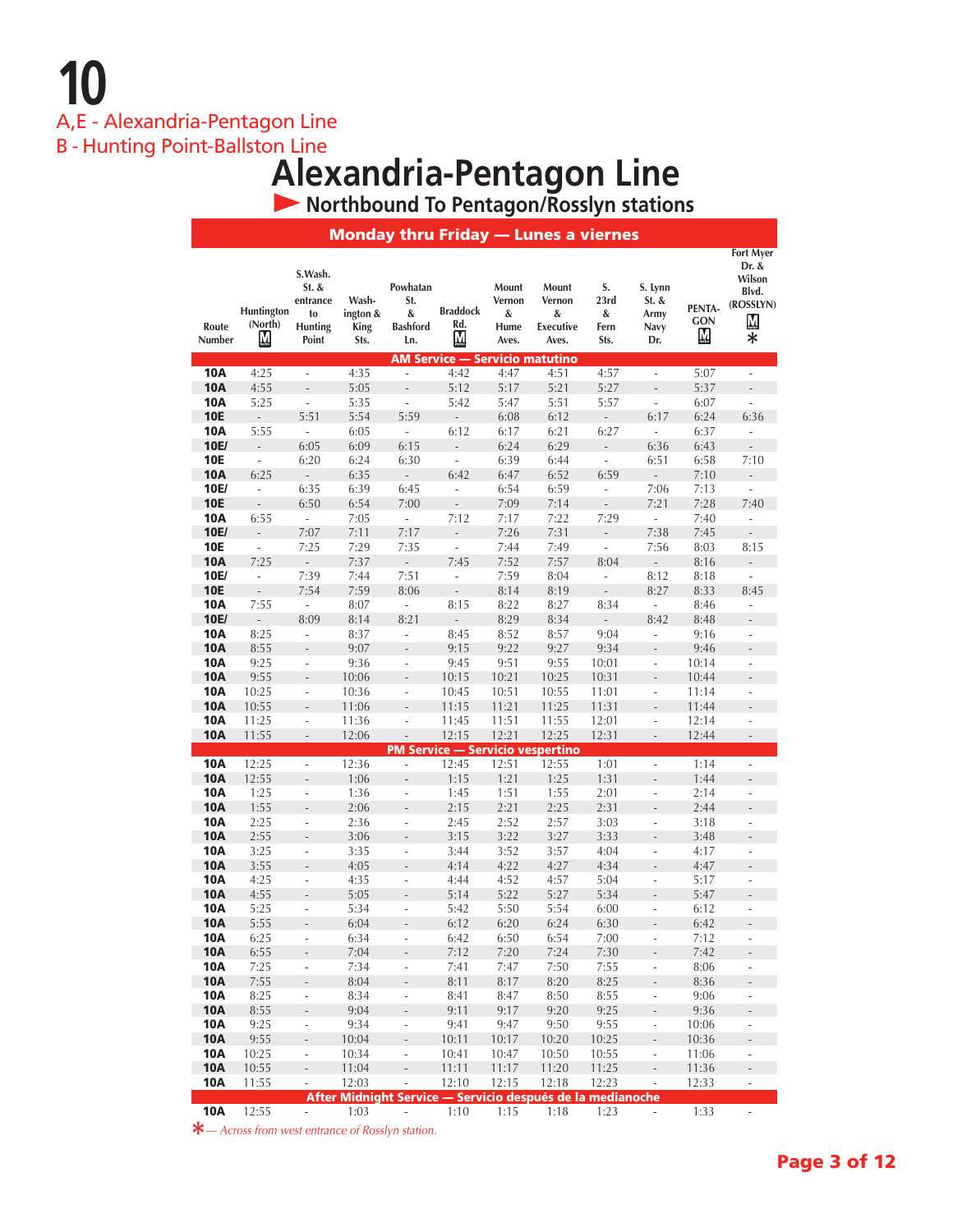**10** A,E - Alexandria-Pentagon Line

B - Hunting Point-Ballston Line

# **Alexandria-Pentagon Line**

 **Southbound To Huntington Station/Hunting Point**

Monday thru Friday — Lunes a viernes

|                          | <b>Fort Myer</b><br>Dr. &<br>Wilson<br>Blvd.         |                | S. Lynn                          | S.                               | Mount                                                      | Mount          | Powhatan                       |                          |                | S.Wash.<br>St. &                          | HUN-                     |
|--------------------------|------------------------------------------------------|----------------|----------------------------------|----------------------------------|------------------------------------------------------------|----------------|--------------------------------|--------------------------|----------------|-------------------------------------------|--------------------------|
|                          | (Rosslyn)                                            |                | St. &<br>Army                    | 23rd<br>&                        | Vernon<br>&                                                | Vernon<br>&    | St.<br>&                       | Braddock ington &        | Wash-          | entrance<br>to                            | <b>TINGTON</b>           |
| Route                    | $M_{\text{max}}$                                     | Pentagon       | Navy                             | Fern                             | Executive                                                  | Hume           | <b>Bashford</b>                | Rd.                      | King           | HUNTING (NORTH)                           |                          |
| Number                   | $\ast$                                               | М              | Dr.                              | Sts.                             | Aves.                                                      | Aves.          | Ln.                            | ${\bf M}$                | Sts.           | <b>POINT</b>                              | <u>M</u>                 |
|                          |                                                      |                |                                  |                                  | <b>AM Service - Servicio matutino</b>                      |                |                                |                          |                |                                           |                          |
| <b>10A</b>               | ÷,                                                   | 5:00           | $\overline{\phantom{a}}$         | 5:12                             | 5:18                                                       | 5:21           | ÷,                             | 5:28                     | 5:35           | $\overline{\phantom{a}}$                  | 5:44                     |
| <b>10A</b>               | L,                                                   | 5:30           | $\overline{\phantom{0}}$         | 5:42                             | 5:48                                                       | 5:51           | $\frac{1}{2}$                  | 5:58                     | 6:05           |                                           | 6:14                     |
| <b>10A</b>               | L,                                                   | 6:00           | $\frac{1}{2}$                    | 6:12                             | 6:18                                                       | 6:21           | ÷,                             | 6:28                     | 6:35           | $\overline{\phantom{a}}$                  | 6:44                     |
| <b>10A</b>               | $\overline{a}$                                       | 6:30           | $\overline{a}$                   | 6:42                             | 6:48                                                       | 6:51           | ÷,                             | 6:58                     | 7:05           | L.                                        | 7:14                     |
| <b>10A</b>               | $\overline{\phantom{a}}$                             | 7:00           | $\overline{\phantom{a}}$         | 7:14                             | 7:20                                                       | 7:24           | ÷,                             | 7:33                     | 7:42           | ÷,                                        | 7:52                     |
| <b>10A</b>               | $\overline{a}$                                       | 7:30           | $\overline{a}$                   | 7:44                             | 7:50                                                       | 7:54           | $\overline{a}$                 | 8:03                     | 8:12           | $\frac{1}{2}$                             | 8:22                     |
| <b>10A</b>               | ÷                                                    | 8:00           | $\overline{\phantom{a}}$         | 8:14                             | 8:20                                                       | 8:24           | $\overline{\phantom{a}}$       | 8:33                     | 8:42           | $\overline{\phantom{a}}$                  | 8:52                     |
| <b>10A</b>               | $\overline{a}$                                       | 8:30           | $\overline{a}$                   | 8:44                             | 8:50                                                       | 8:54           | $\frac{1}{2}$                  | 9:03                     | 9:12           | $\frac{1}{2}$                             | 9:22                     |
| <b>10A</b>               | ÷,                                                   | 9:00           | ÷.                               | 9:11                             | 9:17                                                       | 9:21           | ÷,                             | 9:29                     | 9:39           | ÷,                                        | 9:49                     |
| <b>10A</b>               | $\qquad \qquad \blacksquare$                         | 9:30           | $\overline{\phantom{a}}$         | 9:41                             | 9:47                                                       | 9:51           | $\overline{\phantom{a}}$       | 9:59                     | 10:09          | $\overline{\phantom{m}}$                  | 10:19                    |
| <b>10A</b><br><b>10A</b> | $\frac{1}{2}$                                        | 10:00          | $\overline{\phantom{a}}$         | 10:11<br>10:41                   | 10:17                                                      | 10:21<br>10:51 | ÷.                             | 10:29<br>10:59           | 10:39          | ÷,                                        | 10:49                    |
| <b>10A</b>               | $\overline{\phantom{m}}$<br>$\frac{1}{2}$            | 10:30          | $\frac{1}{2}$<br>÷,              |                                  | 10:47                                                      |                | $\overline{\phantom{a}}$<br>÷, |                          | 11:09          | $\overline{\phantom{m}}$<br>$\frac{1}{2}$ | 11:19                    |
| <b>10A</b>               | $\overline{\phantom{a}}$                             | 11:00<br>11:30 | $\overline{\phantom{a}}$         | 11:11<br>11:41                   | 11:17<br>11:47                                             | 11:21<br>11:51 | $\overline{\phantom{a}}$       | 11:29<br>11:59           | 11:39<br>12:09 | $\frac{1}{2}$                             | 11:49<br>12:19           |
|                          |                                                      |                |                                  |                                  | <b>PM Service - Servicio vespertino</b>                    |                |                                |                          |                |                                           |                          |
| <b>10A</b>               | $\overline{\phantom{a}}$                             | 12:00          | $\overline{\phantom{a}}$         | 12:13                            | 12:18                                                      | 12:22          | $\overline{\phantom{a}}$       | 12:29                    | 12:38          | $\overline{a}$                            | 12:47                    |
| <b>10A</b>               | $\overline{a}$                                       | 12:30          | $\overline{\phantom{a}}$         | 12:43                            | 12:48                                                      | 12:52          | $\overline{\phantom{a}}$       | 12:59                    | 1:08           | $\qquad \qquad -$                         | 1:17                     |
| <b>10A</b>               | $\overline{\phantom{a}}$                             | 1:00           | $\overline{\phantom{a}}$         | 1:13                             | 1:18                                                       | 1:22           | $\overline{\phantom{a}}$       | 1:29                     | 1:38           | $\frac{1}{2}$                             | 1:47                     |
| <b>10A</b>               | $\overline{\phantom{m}}$                             | 1:30           | $\frac{1}{2}$                    | 1:43                             | 1:48                                                       | 1:52           | $\qquad \qquad -$              | 1:59                     | 2:08           | ÷,                                        | 2:17                     |
| <b>10A</b>               | ÷,                                                   | 2:00           | ÷,                               | 2:13                             | 2:18                                                       | 2:22           | $\sim$                         | 2:29                     | 2:38           | ÷,                                        | 2:47                     |
| <b>10A</b>               | $\overline{\phantom{a}}$                             | 2:30           | $\overline{\phantom{a}}$         | 2:45                             | 2:52                                                       | 2:57           | $\overline{a}$                 | 3:05                     | 3:15           | $\overline{\phantom{a}}$                  | 3:29                     |
| <b>10A</b>               | $\overline{\phantom{a}}$                             | 3:00           | ÷,                               | 3:15                             | 3:22                                                       | 3:27           | ÷,                             | 3:35                     | 3:45           | ÷,                                        | 3:59                     |
| <b>10A</b>               | $\overline{a}$                                       | 3:30           | $\frac{1}{2}$                    | 3:45                             | 3:52                                                       | 3:57           | $\overline{a}$                 | 4:05                     | 4:15           | $\overline{a}$                            | 4:29                     |
| <b>10A</b>               | $\overline{\phantom{a}}$                             | 4:00           | ÷,                               | 4:15                             | 4:22                                                       | 4:27           | $\overline{\phantom{a}}$       | 4:35                     | 4:45           | ÷.                                        | 4:59                     |
| <b>10E</b>               | 4:00                                                 | 4:15           | 4:22                             | $\overline{\phantom{a}}$         | 4:32                                                       | 4:37           | 4:47                           | $\mathbb{Z}^2$           | 4:53           | 4:59                                      | ÷,                       |
| 10A                      | $\overline{\phantom{a}}$                             | 4:30           | $\overline{\phantom{a}}$         | 4:45                             | 4:52                                                       | 4:57           | $\overline{\phantom{a}}$       | 5:05                     | 5:15           | $\overline{\phantom{a}}$                  | 5:29                     |
| <b>10E</b>               | $\overline{a}$                                       | 4:37           | 4:44                             | $\frac{1}{2}$                    | 4:54                                                       | 4:59           | 5:09                           | L,                       | 5:15           | 5:21                                      | ÷,                       |
| <b>10E</b>               | 4:37                                                 | 4:52           | 4:59                             | $\overline{\phantom{a}}$         | 5:09                                                       | 5:14           | 5:24                           | L,                       | 5:30           | 5:36                                      | $\overline{\phantom{a}}$ |
| <b>10A</b>               | $\frac{1}{2}$                                        | 5:00           | $\frac{1}{2}$                    | 5:15                             | 5:22                                                       | 5:27           | $\overline{a}$                 | 5:35                     | 5:45           | $\overline{\phantom{a}}$                  | 5:59                     |
| <b>10E</b>               | $\overline{\phantom{a}}$                             | 5:07           | 5:14                             | $\overline{\phantom{a}}$         | 5:24                                                       | 5:29           | 5:39                           | $\overline{\phantom{a}}$ | 5:45           | 5:51                                      | $\overline{\phantom{a}}$ |
| <b>10E</b>               | 5:07                                                 | 5:22           | 5:29                             | $\centering \label{eq:reduced}$  | 5:39                                                       | 5:44           | 5:54                           | $\overline{a}$           | 6:00           | 6:06                                      |                          |
| <b>10A</b>               | $\overline{\phantom{a}}$                             | 5:30           | ä,                               | 5:45                             | 5:52                                                       | 5:57           | ÷,                             | 6:05                     | 6:15           | $\overline{\phantom{a}}$                  | 6:29                     |
| <b>10E</b>               | $\overline{\phantom{m}}$                             | 5:37           | 5:44                             | L.                               | 5:54                                                       | 5:59           | 6:09                           | L.                       | 6:15           | 6:21                                      | $\mathcal{L}^{\pm}$      |
| <b>10E</b>               | 5:37                                                 | 5:52           | 5:59                             | $\overline{\phantom{a}}$         | 6:09                                                       | 6:14           | 6:24                           | $\overline{\phantom{a}}$ | 6:30           | 6:36                                      | ÷,                       |
| <b>10A</b><br><b>10E</b> | $\overline{\phantom{a}}$<br>$\overline{\phantom{a}}$ | 6:00           | $\overline{\phantom{a}}$<br>6:14 | 6:15<br>$\overline{\phantom{a}}$ | 6:22<br>6:24                                               | 6:27<br>6:29   | $\overline{a}$<br>6:39         | 6:35<br>i,               | 6:45           | $\sim$<br>6:51                            | 6:59                     |
| <b>10E</b>               | 6:07                                                 | 6:07<br>6:22   | 6:29                             | $\frac{1}{2}$                    | 6:39                                                       | 6:44           | 6:54                           | -                        | 6:45<br>7:00   | 7:06                                      | ÷                        |
| 10A                      | $\overline{\phantom{a}}$                             | 6:30           | $\overline{\phantom{a}}$         | 6:45                             | 6:52                                                       | 6:57           | ÷,                             | 7:05                     | 7:15           | $\overline{\phantom{a}}$                  | 7:29                     |
| <b>10E</b>               | $\overline{\phantom{a}}$                             | 6:45           | 6:52                             | $\overline{a}$                   | 7:02                                                       | 7:07           | 7:17                           |                          | 7:23           | 7:29                                      |                          |
| 10A                      | ä,                                                   | 7:00           | L.                               | 7:15                             | 7:22                                                       | 7:27           | ä,                             | 7:35                     | 7:45           | $\overline{\phantom{a}}$                  | 7:59                     |
| <b>10A</b>               | $\overline{a}$                                       | 7:30           |                                  | 7:43                             | 7:49                                                       | 7:52           |                                | 7:59                     | 8:06           |                                           | 8:19                     |
| <b>10A</b>               | ÷,                                                   | 8:00           | $\overline{\phantom{a}}$         | 8:13                             | 8:19                                                       | 8:22           |                                | 8:29                     | 8:36           | $\overline{\phantom{a}}$                  | 8:49                     |
| <b>10A</b>               | $\overline{\phantom{a}}$                             | 8:30           | $\overline{a}$                   | 8:43                             | 8:49                                                       | 8:52           |                                | 8:59                     | 9:06           |                                           | 9:19                     |
| <b>10A</b>               | $\overline{\phantom{a}}$                             | 9:00           | $\overline{\phantom{a}}$         | 9:13                             | 9:19                                                       | 9:22           | ÷,                             | 9:28                     | 9:35           | $\overline{\phantom{a}}$                  | 9:46                     |
| <b>10A</b>               | $\frac{1}{2}$                                        | 9:30           | $\overline{\phantom{a}}$         | 9:43                             | 9:49                                                       | 9:52           | $\overline{a}$                 | 9:58                     | 10:05          | $\overline{\phantom{a}}$                  | 10:16                    |
| <b>10A</b>               | $\overline{\phantom{a}}$                             | 10:00          | $\overline{\phantom{a}}$         | 10:13                            | 10:19                                                      | 10:22          | $\overline{\phantom{a}}$       | 10:28                    | 10:35          | $\overline{\phantom{a}}$                  | 10:46                    |
| <b>10A</b>               | $\overline{\phantom{a}}$                             | 11:00          | $\overline{\phantom{a}}$         | 11:13                            | 11:19                                                      | 11:22          | $\overline{\phantom{a}}$       | 11:28                    | 11:35          | $\overline{\phantom{a}}$                  | 11:46                    |
|                          |                                                      |                |                                  |                                  | After Midnight Service - Servicio después de la medianoche |                |                                |                          |                |                                           |                          |
| <b>10A</b>               | $\overline{\phantom{a}}$                             | 12:00          | ÷,                               | 12:13                            | 12:19                                                      | 12:22          | $\frac{1}{2}$                  | 12:28                    | 12:35          | $\Box$                                    | 12:46                    |
| <b>10A</b>               | $\overline{\phantom{a}}$                             | 1:00           | $\qquad \qquad -$                | 1:13                             | 1:19                                                       | 1:22           | $\overline{\phantom{m}}$       | 1:28                     | 1:35           | $\qquad \qquad -$                         | 1:46                     |

**\****— Across from west entrance of Rosslyn station.*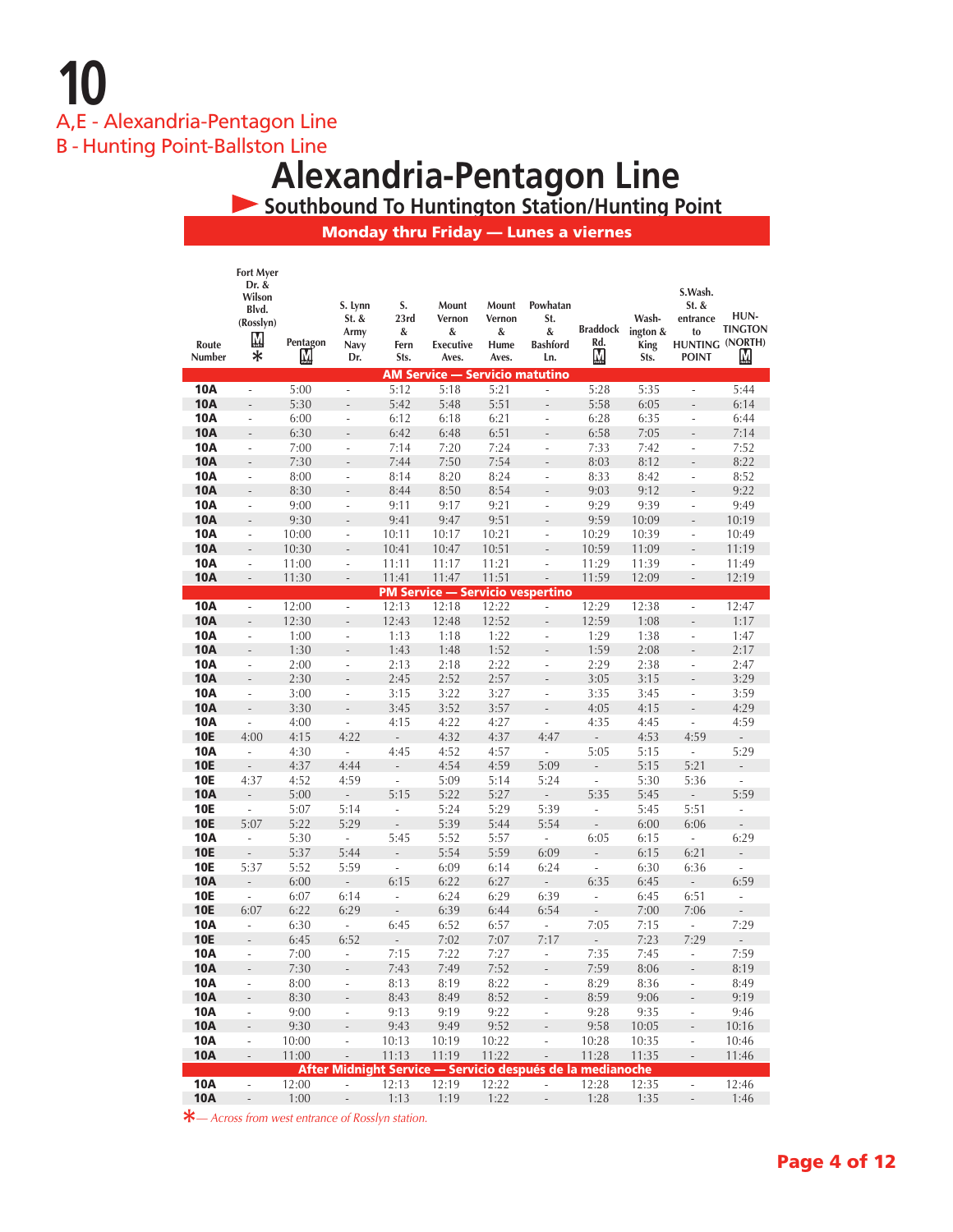**10** A,E - Alexandria-Pentagon Line

B - Hunting Point-Ballston Line

### **Alexandria-Pentagon Line**

|                          | <b>Northbound To Pentagon station</b> |                                        |                                                               |                                       |                                                            |                                 |                                     |                          |                         |                                 | <b>Southbound To Huntington Station</b>                                               |                                       |                                                   |                                 |                                                              |
|--------------------------|---------------------------------------|----------------------------------------|---------------------------------------------------------------|---------------------------------------|------------------------------------------------------------|---------------------------------|-------------------------------------|--------------------------|-------------------------|---------------------------------|---------------------------------------------------------------------------------------|---------------------------------------|---------------------------------------------------|---------------------------------|--------------------------------------------------------------|
|                          |                                       |                                        | Saturday - En sábados                                         |                                       |                                                            |                                 |                                     |                          |                         |                                 | Saturday - En sábados                                                                 |                                       |                                                   |                                 |                                                              |
| Route<br>Number          | Huntington<br>(North)<br>${\bf M}$    | Washington<br>&<br><b>King</b><br>Sts. | <b>Braddock</b><br>Rd.<br>M<br>AM Service — Servicio matutino | Mount<br>Vernon<br>&<br>Hume<br>Aves. | Mount<br>Vernon<br>&<br><b>Executive</b><br>Aves.          | S.<br>23rd<br>&<br>Fern<br>Sts. | <b>PENTAGON</b><br>$M_{\text{max}}$ | Route<br>Number          | Pentagon<br>$\mathbf M$ | S.<br>23rd<br>&<br>Fern<br>Sts. | Mount<br>Vernon<br>&<br><b>Executive</b><br>Aves.<br>AM Service — Servicio matutino   | Mount<br>Vernon<br>&<br>Hume<br>Aves. | <b>Braddock</b><br>Rd.<br>$\overline{\mathbf{M}}$ | Washington<br>&<br>King<br>Sts. | HUN-<br><b>TINGTON</b><br>(NORTH)<br>$\overline{\mathsf{M}}$ |
| <b>10A</b>               | 5:25                                  | 5:33                                   | 5:39                                                          | 5:44                                  | 5:48                                                       | 5:53                            | 6:04                                | <b>10A</b>               | 5:30                    | 5:41                            | 5:46                                                                                  | 5:49                                  | 5:55                                              | 6:04                            | 6:13                                                         |
| <b>10A</b>               | 5:55                                  | 6:03                                   | 6:09                                                          | 6:14                                  | 6:18                                                       | 6:23                            | 6:34                                | <b>10A</b>               | 6:00                    | 6:11                            | 6:16                                                                                  | 6:19                                  | 6:25                                              | 6:34                            | 6:43                                                         |
| <b>10A</b>               | 6:25                                  | 6:35                                   | 6:42                                                          | 6:47                                  | 6:51                                                       | 6:56                            | 7:07                                | <b>10A</b>               | 6:30                    | 6:41                            | 6:46                                                                                  | 6:49                                  | 6:55                                              | 7:04                            | 7:13                                                         |
| <b>10A</b>               | 6:55                                  | 7:05                                   | 7:12                                                          | 7:17                                  | 7:21                                                       | 7:26                            | 7:37                                | <b>10A</b>               | 7:00                    | 7:11                            | 7:16                                                                                  | 7:19                                  | 7:25                                              | 7:34                            | 7:43                                                         |
| <b>10A</b>               | 7:25                                  | 7:35                                   | 7:42                                                          | 7:47                                  | 7:51                                                       | 7:56                            | 8:07                                | <b>10A</b>               | 7:30                    | 7:41                            | 7:46                                                                                  | 7:49                                  | 7:55                                              | 8:04                            | 8:13                                                         |
| <b>10A</b>               | 7:55                                  | 8:05                                   | 8:12                                                          | 8:17                                  | 8:21                                                       | 8:26                            | 8:37                                | <b>10A</b>               | 8:00                    | 8:11                            | 8:16                                                                                  | 8:19                                  | 8:25                                              | 8:34                            | 8:43                                                         |
| <b>10A</b>               | 8:25                                  | 8:35                                   | 8:42                                                          | 8:47                                  | 8:51                                                       | 8:56                            | 9:07                                | <b>10A</b>               | 8:30                    | 8:41                            | 8:46                                                                                  | 8:49                                  | 8:55                                              | 9:04                            | 9:13                                                         |
| <b>10A</b>               | 8:55                                  | 9:05                                   | 9:12                                                          | 9:17                                  | 9:21                                                       | 9:26                            | 9:37                                | <b>10A</b>               | 9:00                    | 9:11                            | 9:16                                                                                  | 9:19                                  | 9:25                                              | 9:34                            | 9:43                                                         |
| <b>10A</b>               | 9:25                                  | 9:36                                   | 9:44                                                          | 9:50                                  | 9:54                                                       | 10:00                           | 10:12                               | <b>10A</b>               | 9:30                    | 9:41                            | 9:46                                                                                  | 9:49                                  | 9:55                                              | 10:04                           | 10:13                                                        |
| <b>10A</b>               | 9:55                                  | 10:06                                  | 10:14                                                         | 10:20                                 | 10:24                                                      | 10:30                           | 10:42                               | <b>10A</b>               | 10:00                   | 10:13                           | 10:19                                                                                 | 10:23                                 | 10:30                                             | 10:40                           | 10:49                                                        |
| <b>10A</b>               | 10:25                                 | 10:36                                  | 10:44                                                         | 10:50                                 | 10:54                                                      | 11:00                           | 11:12                               | <b>10A</b>               | 10:30                   | 10:43                           | 10:49                                                                                 | 10:53                                 | 11:00                                             | 11:10                           | 11:19                                                        |
| <b>10A</b>               | 10:55                                 | 11:06                                  | 11:14                                                         | 11:20                                 | 11:24                                                      | 11:30                           | 11:42                               | <b>10A</b>               | 11:02                   | 11:15                           | 11:21                                                                                 | 11:25                                 | 11:32                                             | 11:42                           | 11:51                                                        |
| <b>10A</b>               | 11:25                                 | 11:36                                  | 11:44                                                         | 11:50                                 | 11:54                                                      | 12:00                           | 12:12                               | <b>10A</b>               | 11:30                   | 11:43                           | 11:49                                                                                 | 11:53                                 | 12:00                                             | 12:10                           | 12:19                                                        |
| <b>10A</b>               | 11:55                                 | 12:06                                  | 12:14                                                         | 12:20                                 | 12:24                                                      | 12:30                           | 12:42                               |                          |                         |                                 | <b>PM Service - Servicio vespertino</b>                                               |                                       |                                                   |                                 |                                                              |
|                          |                                       |                                        | <b>PM Service - Servicio vespertino</b>                       |                                       |                                                            |                                 |                                     | <b>10A</b>               | 12:00                   | 12:13                           | 12:19                                                                                 | 12:23                                 | 12:30                                             | 12:40                           | 12:49                                                        |
| <b>10A</b>               | 12:25                                 | 12:36                                  | 12:44                                                         | 12:50                                 | 12:54                                                      | 1:00                            | 1:12                                | <b>10A</b>               | 12:30                   | 12:43                           | 12:49                                                                                 | 12:53                                 | 1:00                                              | 1:10                            | 1:19                                                         |
| <b>10A</b>               | 12:55                                 | 1:06                                   | 1:14                                                          | 1:20                                  | 1:24                                                       | 1:30                            | 1:42                                | <b>10A</b>               | 1:00                    | 1:13                            | 1:19                                                                                  | 1:23                                  | 1:30                                              | 1:40                            | 1:49                                                         |
| <b>10A</b>               | 1:25<br>1:55                          | 1:36                                   | 1:44                                                          | 1:50<br>2:20                          | 1:54<br>2:24                                               | 2:00<br>2:30                    | 2:12<br>2:42                        | <b>10A</b>               | 1:30<br>2:00            | 1:43                            | 1:49                                                                                  | 1:53<br>2:23                          | 2:00                                              | 2:10                            | 2:19<br>2:49                                                 |
| <b>10A</b><br><b>10A</b> | 2:25                                  | 2:06<br>2:36                           | 2:14<br>2:44                                                  | 2:50                                  | 2:54                                                       | 3:00                            | 3:12                                | <b>10A</b><br><b>10A</b> | 2:30                    | 2:13<br>2:43                    | 2:19<br>2:49                                                                          | 2:53                                  | 2:30<br>3:00                                      | 2:40<br>3:10                    | 3:19                                                         |
| <b>10A</b>               | 2:55                                  | 3:06                                   | 3:14                                                          | 3:20                                  | 3:24                                                       | 3:30                            | 3:42                                | <b>10A</b>               | 3:00                    | 3:13                            | 3:19                                                                                  | 3:23                                  | 3:30                                              | 3:40                            | 3:49                                                         |
| <b>10A</b>               | 3:25                                  | 3:36                                   | 3:44                                                          | 3:50                                  | 3:54                                                       | 4:00                            | 4:12                                | <b>10A</b>               | 3:30                    | 3:43                            | 3:49                                                                                  | 3:53                                  | 4:00                                              | 4:10                            | 4:19                                                         |
| <b>10A</b>               | 3:55                                  | 4:06                                   | 4:14                                                          | 4:20                                  | 4:24                                                       | 4:30                            | 4:42                                | <b>10A</b>               | 4:00                    | 4:13                            | 4:19                                                                                  | 4:23                                  | 4:30                                              | 4:40                            | 4:49                                                         |
| <b>10A</b>               | 4:25                                  | 4:36                                   | 4:44                                                          | 4:50                                  | 4:54                                                       | 5:00                            | 5:12                                | <b>10A</b>               | 4:30                    | 4:43                            | 4:49                                                                                  | 4:53                                  | 5:00                                              | 5:10                            | 5:19                                                         |
| <b>10A</b>               | 4:55                                  | 5:06                                   | 5:14                                                          | 5:20                                  | 5:24                                                       | 5:30                            | 5:42                                | <b>10A</b>               | 5:00                    | 5:13                            | 5:19                                                                                  | 5:23                                  | 5:30                                              | 5:40                            | 5:49                                                         |
| <b>10A</b>               | 5:25                                  | 5:36                                   | 5:44                                                          | 5:50                                  | 5:54                                                       | 6:00                            | 6:12                                | <b>10A</b>               | 5:30                    | 5:43                            | 5:49                                                                                  | 5:53                                  | 6:00                                              | 6:10                            | 6:19                                                         |
| <b>10A</b>               | 5:55                                  | 6:06                                   | 6:14                                                          | 6:20                                  | 6:24                                                       | 6:30                            | 6:42                                | <b>10A</b>               | 6:00                    | 6:13                            | 6:19                                                                                  | 6:23                                  | 6:30                                              | 6:40                            | 6:49                                                         |
| <b>10A</b>               | 6:25                                  | 6:36                                   | 6:44                                                          | 6:50                                  | 6:54                                                       | 7:00                            | 7:12                                | <b>10A</b>               | 6:30                    | 6:43                            | 6:49                                                                                  | 6:53                                  | 7:00                                              | 7:10                            | 7:19                                                         |
| <b>10A</b>               | 6:55                                  | 7:06                                   | 7:14                                                          | 7:20                                  | 7:24                                                       | 7:30                            | 7:42                                | <b>10A</b>               | 7:00                    | 7:12                            | 7:17                                                                                  | 7:20                                  | 7:27                                              | 7:35                            | 7:44                                                         |
| <b>10A</b>               | 7:25                                  | 7:33                                   | 7:40                                                          | 7:45                                  | 7:48                                                       | 7:53                            | 8:04                                | <b>10A</b>               | 7:30                    | 7:42                            | 7:47                                                                                  | 7:50                                  | 7:57                                              | 8:05                            | 8:14                                                         |
| <b>10A</b>               | 7:55                                  | 8:03                                   | 8:10                                                          | 8:15                                  | 8:18                                                       | 8:23                            | 8:34                                | <b>10A</b>               | 8:00                    | 8:12                            | 8:17                                                                                  | 8:20                                  | 8:27                                              | 8:35                            | 8:44                                                         |
| <b>10A</b>               | 8:25                                  | 8:33                                   | 8:40                                                          | 8:45                                  | 8:48                                                       | 8:53                            | 9:04                                | <b>10A</b>               | 8:30                    | 8:42                            | 8:47                                                                                  | 8:50                                  | 8:57                                              | 9:05                            | 9:14                                                         |
| <b>10A</b>               | 8:55                                  | 9:03                                   | 9:10                                                          | 9:15                                  | 9:18                                                       | 9:23                            | 9:34                                | <b>10A</b>               | 9:00                    | 9:12                            | 9:17                                                                                  | 9:20                                  | 9:27                                              | 9:35                            | 9:44                                                         |
| <b>10A</b>               | 9:25                                  | 9:33                                   | 9:40                                                          | 9:45                                  | 9:48                                                       | 9:53                            | 10:04                               | <b>10A</b>               | 9:30                    | 9:42                            | 9:47                                                                                  | 9:50                                  | 9:57                                              | 10:05                           | 10:14                                                        |
| <b>10A</b>               | 9:55                                  | 10:03                                  | 10:10                                                         | 10:15                                 | 10:18                                                      | 10:23                           | 10:34                               | <b>10A</b>               | 10:00                   | 10:12                           | 10:17                                                                                 | 10:20                                 | 10:25                                             | 10:31                           | 10:40                                                        |
| <b>10A</b>               | 10:25                                 | 10:33                                  | 10:40                                                         | 10:45                                 | 10:48                                                      | 10:53                           | 11:04                               | <b>10A</b>               | 10:30                   | 10:42                           | 10:47                                                                                 | 10:50                                 | 10:55                                             | 11:01                           | 11:10                                                        |
| <b>10A</b>               | 10:55                                 | 11:03                                  | 11:10                                                         | 11:15                                 | 11:18                                                      | 11:23                           | 11:34                               | <b>10A</b>               | 11:00                   | 11:12                           | 11:17                                                                                 | 11:20                                 | 11:25                                             | 11:31                           | 11:40                                                        |
| <b>10A</b>               | 11:25                                 | 11:33                                  | 11:40                                                         | 11:45                                 | 11:48                                                      | 11:53                           | 12:04                               | <b>10A</b>               | 11:30                   | 11:42                           | 11:47                                                                                 | 11:50                                 | 11:55                                             | 12:01                           | 12:10                                                        |
| <b>10A</b>               | 11:55                                 | 12:03                                  | 12:10                                                         | 12:15                                 | 12:18                                                      | 12:23                           | 12:34                               |                          |                         |                                 | After Midnight Service — Servicio después de la medianoche                            |                                       |                                                   |                                 |                                                              |
|                          |                                       |                                        |                                                               |                                       | After Midnight Service — Servicio después de la medianoche |                                 |                                     | <b>10A</b>               | 12:30                   | 12:42                           | 12:47                                                                                 | 12:50                                 | 12:55                                             | 1:01                            | 1:10                                                         |
| <b>10A</b>               | 12:25                                 | 12:33                                  | 12:40                                                         | 12:45                                 | 12:48                                                      | 12:53                           | 1:04                                |                          |                         |                                 | On four Federal holidays, Columbus Day, Veterans' Day, Martin L. King Day, and Presi- |                                       |                                                   |                                 |                                                              |

*On four Federal holidays, Columbus Day, Veterans' Day, Martin L. King Day, and Presidents' Day, Metrobus will run on a Saturday supplemental schedule. On these holidays, all Saturday trips will operate.*

*On four Federal holidays, Columbus Day, Veterans' Day, Martin L. King Day, and Presidents' Day, Metrobus will run on a Saturday supplemental schedule. On these holidays, all Saturday trips will operate.*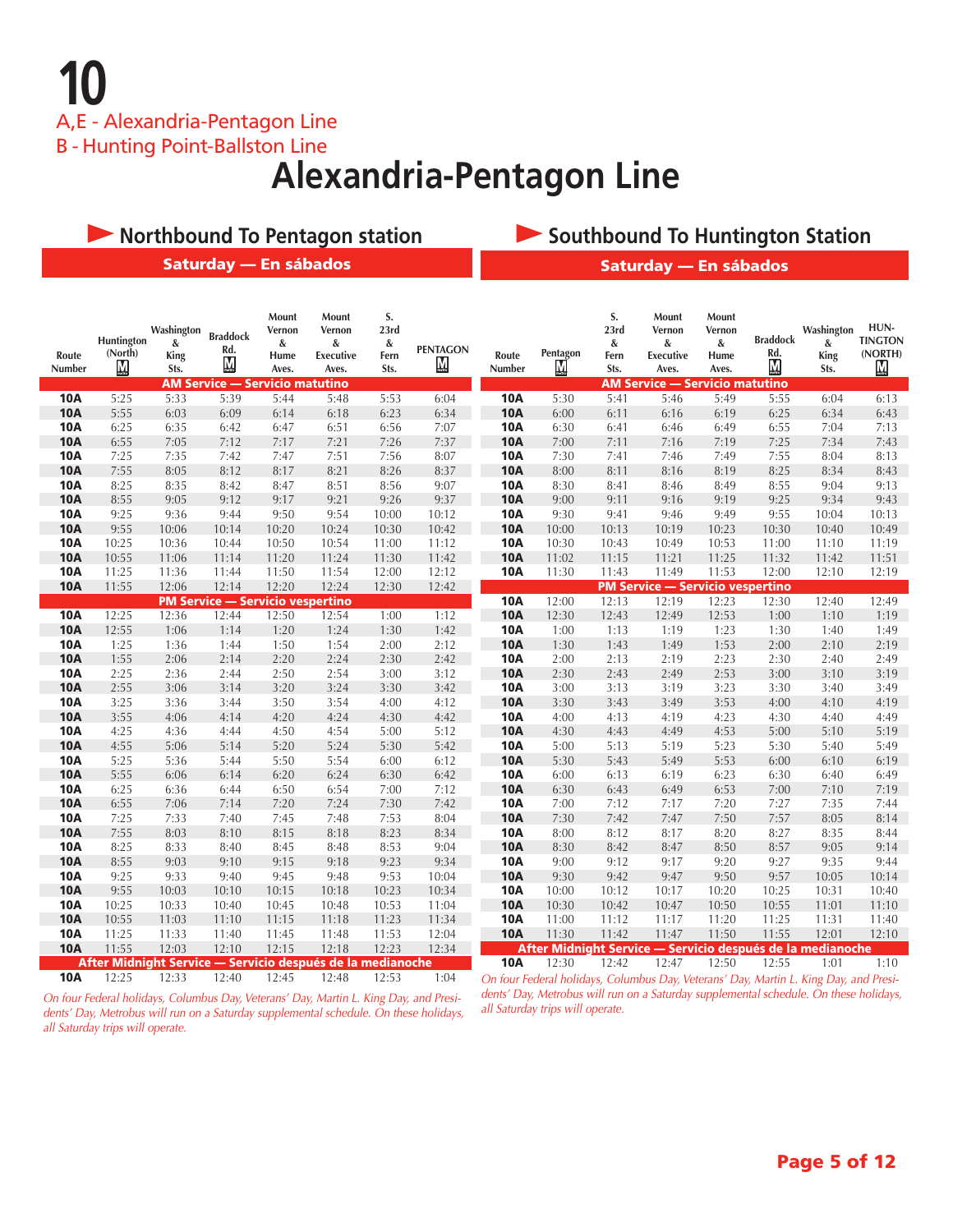# **Alexandria-Pentagon Line**

 **Northbound To Pentagon station**

|                        |                                                            |                                 | <b>Sunday — En domingo</b>              |                                       |                                                   |                                 |                                     |
|------------------------|------------------------------------------------------------|---------------------------------|-----------------------------------------|---------------------------------------|---------------------------------------------------|---------------------------------|-------------------------------------|
| Route<br><b>Number</b> | Huntington<br><b>Station</b><br>M                          | Washington<br>&<br>King<br>Sts. | <b>Braddock</b><br>Rd.<br><u>М</u>      | Mount<br>Vernon<br>&<br>Hume<br>Aves. | Mount<br>Vernon<br>&<br><b>Executive</b><br>Aves. | S.<br>23rd<br>&<br>Fern<br>Sts. | PENTA-<br><b>GON</b><br>$\mathbf M$ |
|                        |                                                            |                                 | <b>AM Service - Servicio matutino</b>   |                                       |                                                   |                                 |                                     |
| <b>10A</b>             | 5:25                                                       | 5:34                            | 5:40                                    | 5:45                                  | 5:48                                              | 5:54                            | 6:05                                |
| <b>10A</b>             | 6:25                                                       | 6:34                            | 6:40                                    | 6:45                                  | 6:48                                              | 6:54                            | 7:05                                |
| <b>10A</b>             | 7:25                                                       | 7:34                            | 7:40                                    | 7:45                                  | 7:48                                              | 7:54                            | 8:05                                |
| <b>10A</b>             | 8:25                                                       | 8:34                            | 8:41                                    | 8:47                                  | 8:51                                              | 8:57                            | 9:08                                |
| <b>10A</b>             | 9:25                                                       | 9:34                            | 9:41                                    | 9:47                                  | 9:51                                              | 9:57                            | 10:08                               |
| <b>10A</b>             | 10:25                                                      | 10:35                           | 10:44                                   | 10:51                                 | 10:56                                             | 11:02                           | 11:13                               |
| <b>10A</b>             | 11:25                                                      | 11:35                           | 11:44                                   | 11:51                                 | 11:56                                             | 12:02                           | 12:13                               |
|                        |                                                            |                                 | <b>PM Service - Servicio vespertino</b> |                                       |                                                   |                                 |                                     |
| <b>10A</b>             | 12:25                                                      | 12:35                           | 12:44                                   | 12:51                                 | 12:56                                             | 1:02                            | 1:13                                |
| <b>10A</b>             | 1:25                                                       | 1:35                            | 1:44                                    | 1:51                                  | 1:56                                              | 2:02                            | 2:13                                |
| <b>10A</b>             | 2:25                                                       | 2:35                            | 2:44                                    | 2:51                                  | 2:56                                              | 3:02                            | 3:13                                |
| <b>10A</b>             | 3:25                                                       | 3:35                            | 3:44                                    | 3:51                                  | 3:56                                              | 4:02                            | 4:13                                |
| <b>10A</b>             | 4:25                                                       | 4:35                            | 4:42                                    | 4:48                                  | 4:53                                              | 4:59                            | 5:12                                |
| <b>10A</b>             | 5:25                                                       | 5:35                            | 5:42                                    | 5:48                                  | 5:53                                              | 5:59                            | 6:12                                |
| <b>10A</b>             | 6:25                                                       | 6:35                            | 6:42                                    | 6:48                                  | 6:53                                              | 6:59                            | 7:12                                |
| <b>10A</b>             | 7:25                                                       | 7:34                            | 7:41                                    | 7:47                                  | 7:52                                              | 7:57                            | 8:06                                |
| <b>10A</b>             | 8:25                                                       | 8:34                            | 8:41                                    | 8:47                                  | 8:52                                              | 8:57                            | 9:06                                |
| <b>10A</b>             | 9:25                                                       | 9:34                            | 9:41                                    | 9:47                                  | 9:52                                              | 9:57                            | 10:06                               |
| <b>10A</b>             | 10:25                                                      | 10:34                           | 10:41                                   | 10:47                                 | 10:52                                             | 10:57                           | 11:06                               |
| <b>10A</b>             | 11:25                                                      | 11:34                           | 11:41                                   | 11:47                                 | 11:52                                             | 11:57                           | 12:06                               |
|                        | After Midnight Service — Servicio después de la medianoche |                                 |                                         |                                       |                                                   |                                 |                                     |
| <b>10A</b>             | 12:25                                                      | 12:34                           | 12:41                                   | 12:47                                 | 12:52                                             | 12:57                           | 1:06                                |

#### **Southbound To Huntington Station** Sunday — En domingo

| Route<br><b>Number</b> | Pentagon<br>M | S.<br>23rd<br>&<br>Fern<br>Sts. | Mount<br>Vernon<br>&<br><b>Executive</b><br>Aves. | Mount<br>Vernon<br>&<br>Hume<br>Aves. | <b>Braddock</b><br>Rd.<br>M                                | Wash-<br>ington &<br><b>King</b><br>Sts. | HUN-<br><b>TINGTON</b><br><b>STATION</b><br>${\bf M}$ |
|------------------------|---------------|---------------------------------|---------------------------------------------------|---------------------------------------|------------------------------------------------------------|------------------------------------------|-------------------------------------------------------|
|                        |               |                                 | <b>AM Service - Servicio matutino</b>             |                                       |                                                            |                                          |                                                       |
| <b>10A</b>             | 5:30          | 5:40                            | 5:46                                              | 5:50                                  | 5:56                                                       | 6:05                                     | 6:14                                                  |
| <b>10A</b>             | 6:30          | 6:40                            | 6:46                                              | 6:50                                  | 6:56                                                       | 7:05                                     | 7:14                                                  |
| <b>10A</b>             | 7:30          | 7:40                            | 7:46                                              | 7:50                                  | 7:56                                                       | 8:05                                     | 8:14                                                  |
| <b>10A</b>             | 8:30          | 8:40                            | 8:46                                              | 8:50                                  | 8:56                                                       | 9:05                                     | 9:14                                                  |
| <b>10A</b>             | 9:30          | 9:40                            | 9:46                                              | 9:50                                  | 9:56                                                       | 10:05                                    | 10:14                                                 |
| <b>10A</b>             | 10:30         | 10:43                           | 10:49                                             | 10:54                                 | 11:01                                                      | 11:11                                    | 11:21                                                 |
| <b>10A</b>             | 11:30         | 11:43                           | 11:49                                             | 11:54                                 | 12:01                                                      | 12:11                                    | 12:21                                                 |
|                        |               |                                 | <b>PM Service - Servicio vespertino</b>           |                                       |                                                            |                                          |                                                       |
| <b>10A</b>             | 12:30         | 12:43                           | 12:49                                             | 12:54                                 | 1:01                                                       | 1:11                                     | 1:21                                                  |
| <b>10A</b>             | 1:30          | 1:43                            | 1:49                                              | 1:54                                  | 2:01                                                       | 2:11                                     | 2:21                                                  |
| <b>10A</b>             | 2:30          | 2:43                            | 2:49                                              | 2:54                                  | 3:01                                                       | 3:11                                     | 3:21                                                  |
| <b>10A</b>             | 3:30          | 3:43                            | 3:49                                              | 3:54                                  | 4:01                                                       | 4:11                                     | 4:21                                                  |
| <b>10A</b>             | 4:30          | 4:43                            | 4:49                                              | 4:54                                  | 5:01                                                       | 5:11                                     | 5:21                                                  |
| <b>10A</b>             | 5:30          | 5:43                            | 5:49                                              | 5:54                                  | 6:01                                                       | 6:11                                     | 6:21                                                  |
| <b>10A</b>             | 6:30          | 6:43                            | 6:49                                              | 6:54                                  | 7:01                                                       | 7:11                                     | 7:21                                                  |
| <b>10A</b>             | 7:30          | 7:43                            | 7:49                                              | 7:53                                  | 8:00                                                       | 8:08                                     | 8:18                                                  |
| <b>10A</b>             | 8:30          | 8:43                            | 8:49                                              | 8:53                                  | 9:00                                                       | 9:08                                     | 9:18                                                  |
| <b>10A</b>             | 9:30          | 9:43                            | 9:49                                              | 9:53                                  | 10:00                                                      | 10:08                                    | 10:18                                                 |
| <b>10A</b>             | 10:30         | 10:43                           | 10:49                                             | 10:53                                 | 11:00                                                      | 11:08                                    | 11:18                                                 |
| <b>10A</b>             | 11:30         | 11:42                           | 11:47                                             | 11:50                                 | 11:55                                                      | 12:01                                    | 12:10                                                 |
|                        |               |                                 |                                                   |                                       | After Midnight Service — Servicio después de la medianoche |                                          |                                                       |
| <b>10A</b>             | 12:30         | 12:42                           | 12:47                                             | 12:50                                 | 12:55                                                      | 1:01                                     | 1:10                                                  |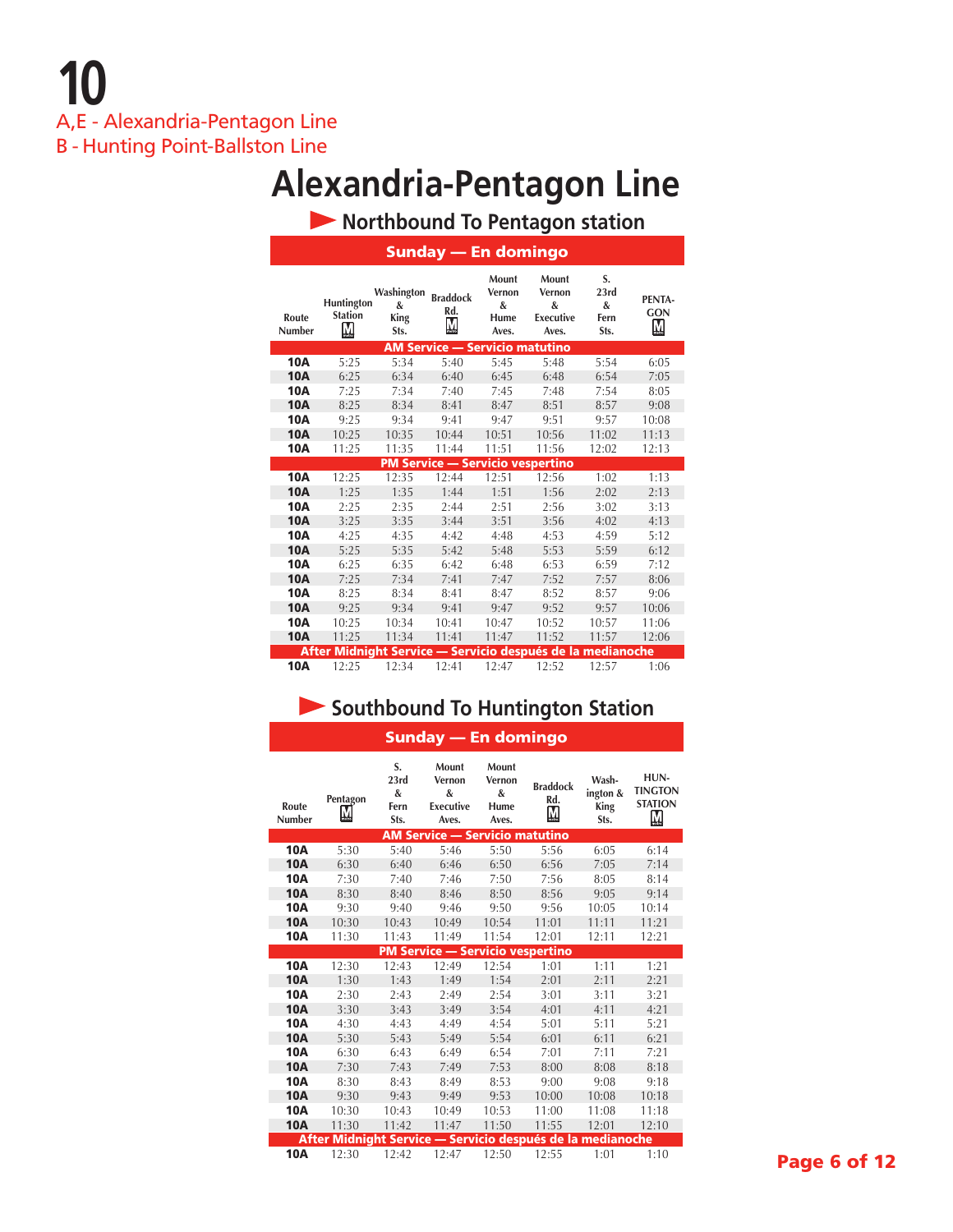### **Southbound to Hunting Point**

|                 |                             |                                             |                                         |                                                   |                                       | <b>Monday thru Friday - Lunes a viernes</b>                |                                   |                                                                                 |
|-----------------|-----------------------------|---------------------------------------------|-----------------------------------------|---------------------------------------------------|---------------------------------------|------------------------------------------------------------|-----------------------------------|---------------------------------------------------------------------------------|
| Route<br>Number | <b>Ballston-</b><br>MU<br>M | Walter<br>Reed<br>Dr. &<br>Columbia<br>Pike | Shirlington<br><b>Transit</b><br>Center | Mount<br>Vernon<br>&<br><b>Executive</b><br>Aves. | Mount<br>Vernon<br>&<br>Hume<br>Aves. | <b>Braddock</b><br>Rd.<br>M                                | Washing-<br>ton<br>& King<br>Sts. | S. Wash-<br>ington St.<br>&<br>entrance<br>to<br><b>HUNTING</b><br><b>POINT</b> |
|                 |                             |                                             | AM Service — Servicio matutino          |                                                   |                                       |                                                            |                                   |                                                                                 |
| <b>10B</b>      | 5:30                        | 5:41                                        | 5:51                                    | 6:02                                              | 6:05                                  | 6:12                                                       | 6:19                              | 6:25                                                                            |
| <b>10B</b>      | 6:00                        | 6:11                                        | 6:21                                    | 6:32                                              | 6:35                                  | 6:42                                                       | 6:49                              | 6:55                                                                            |
| <b>10B</b>      | 6:30                        | 6:41                                        | 6:51                                    | 7:02                                              | 7:05                                  | 7:12                                                       | 7:19                              | 7:25                                                                            |
| <b>10B</b>      | 7:00                        | 7:13                                        | 7:24                                    | 7:37                                              | 7:41                                  | 7:50                                                       | 7:59                              | 8:06                                                                            |
| <b>10B</b>      | 7:30                        | 7:43                                        | 7:54                                    | 8:07                                              | 8:11                                  | 8:20                                                       | 8:29                              | 8:36                                                                            |
| <b>10B</b>      | 8:00                        | 8:13                                        | 8:24                                    | 8:37                                              | 8:41                                  | 8:50                                                       | 8:59                              | 9:06                                                                            |
| <b>10B</b>      | 8:30                        | 8:44                                        | 8:54                                    | 9:05                                              | 9:09                                  | 9:17                                                       | 9:27                              | 9:33                                                                            |
| <b>10B</b>      | 9:00                        | 9:14                                        | 9:24                                    | 9:35                                              | 9:39                                  | 9:47                                                       | 9:57                              | 10:03                                                                           |
| <b>10B</b>      | 9:30                        | 9:44                                        | 9:54                                    | 10:05                                             | 10:09                                 | 10:17                                                      | 10:27                             | 10:33                                                                           |
| <b>10B</b>      | 10:00                       | 10:14                                       | 10:24                                   | 10:35                                             | 10:39                                 | 10:47                                                      | 10:57                             | 11:03                                                                           |
| <b>10B</b>      | 10:30                       | 10:44                                       | 10:54                                   | 11:05                                             | 11:09                                 | 11:17                                                      | 11:27                             | 11:33                                                                           |
| <b>10B</b>      | 11:00                       | 11:14                                       | 11:24                                   | 11:35                                             | 11:39                                 | 11:47                                                      | 11:57                             | 12:03                                                                           |
| <b>10B</b>      | 11:30                       | 11:44                                       | 11:52                                   | 12:02                                             | 12:06                                 | 12:13                                                      | 12:22                             | 12:28                                                                           |
|                 |                             |                                             | <b>PM Service -</b>                     |                                                   | Servicio vespertino                   |                                                            |                                   |                                                                                 |
| <b>10B</b>      | 12:00                       | 12:14                                       | 12:22                                   | 12:32                                             | 12:36                                 | 12:43                                                      | 12:52                             | 12:58                                                                           |
| <b>10B</b>      | 12:30                       | 12:44                                       | 12:52                                   | 1:02                                              | 1:06                                  | 1:13                                                       | 1:22                              | 1:28                                                                            |
| <b>10B</b>      | 1:00                        | 1:14                                        | 1:22                                    | 1:32                                              | 1:36                                  | 1:43                                                       | 1:52                              | 1:58                                                                            |
| <b>10B</b>      | 1:30                        | 1:44                                        | 1:52                                    | 2:02                                              | 2:06                                  | 2:13                                                       | 2:22                              | 2:28                                                                            |
| <b>10B</b>      | 2:00                        | 2:14                                        | 2:22                                    | 2:32                                              | 2:36                                  | 2:43                                                       | 2:52                              | 2:58                                                                            |
| <b>10B</b>      | 2:30                        | 2:45                                        | 2:56                                    | 3:10                                              | 3:15                                  | 3:23                                                       | 3:33                              | 3:39                                                                            |
| <b>10B</b>      | 3:00                        | 3:15                                        | 3:26                                    | 3:40                                              | 3:45                                  | 3:53                                                       | 4:03                              | 4:09                                                                            |
| <b>10B</b>      | 3:30                        | 3:45                                        | 3:56                                    | 4:10                                              | 4:15                                  | 4:23                                                       | 4:33                              | 4:39                                                                            |
| <b>10B</b>      | 4:00                        | 4:15                                        | 4:26                                    | 4:40                                              | 4:45                                  | 4:53                                                       | 5:03                              | 5:09                                                                            |
| <b>10B</b>      | 4:30                        | 4:45                                        | 4:56                                    | 5:10                                              | 5:15                                  | 5:23                                                       | 5:33                              | 5:39                                                                            |
| <b>10B</b>      | 5:00                        | 5:15                                        | 5:26                                    | 5:40                                              | 5:45                                  | 5:53                                                       | 6:03                              | 6:09                                                                            |
| <b>10B</b>      | 5:30                        | 5:45                                        | 5:56                                    | 6:10                                              | 6:15                                  | 6:23                                                       | 6:33                              | 6:39                                                                            |
| <b>10B</b>      | 6:00                        | 6:15                                        | 6:26                                    | 6:40                                              | 6:45                                  | 6:53                                                       | 7:03                              | 7:09                                                                            |
| <b>10B</b>      | 6:30                        | 6:45                                        | 6:56                                    | 7:10                                              | 7:15                                  | 7:23                                                       | 7:33                              | 7:39                                                                            |
| <b>10B</b>      | 7:00                        | 7:15                                        | 7:26                                    | 7:40                                              | 7:45                                  | 7:53                                                       | 8:03                              | 8:09                                                                            |
| <b>10B</b>      | 7:30                        | 7:42                                        | 7:50                                    | 8:01                                              | 8:04                                  | 8:11                                                       | 8:18                              | 8:22                                                                            |
| <b>10B</b>      | 8:00                        | 8:12                                        | 8:20                                    | 8:31                                              | 8:34                                  | 8:41                                                       | 8:48                              | 8:52                                                                            |
| <b>10B</b>      | 8:30                        | 8:42                                        | 8:50                                    | 9:01                                              | 9:04                                  | 9:11                                                       | 9:18                              | 9:22                                                                            |
| <b>10B</b>      | 9:00                        | 9:12                                        | 9:20                                    | 9:31                                              | 9:34                                  | 9:41                                                       | 9:48                              | 9:52                                                                            |
| <b>10B</b>      | 9:30                        | 9:42                                        | 9:50                                    | 10:01                                             | 10:04                                 | 10:11                                                      | 10:18                             | 10:22                                                                           |
| <b>10B</b>      | 10:00                       | 10:11                                       | 10:18                                   | 10:29                                             | 10:32                                 | 10:38                                                      | 10:45                             | 10:47                                                                           |
| <b>10B</b>      | 10:45                       | 10:56                                       | 11:03                                   | 11:14                                             | 11:17                                 | 11:23                                                      | 11:30                             | 11:32                                                                           |
| <b>10B</b>      | 11:45                       | 11:56                                       | 12:03                                   | 12:14                                             | 12:17                                 | 12:23                                                      | 12:30                             | 12:32                                                                           |
| <b>10B</b>      | 12:45                       |                                             |                                         | 1:14                                              | 1:17                                  | After Midnight Service — Servicio después de la medianoche |                                   | 1:32                                                                            |
|                 |                             | 12:56                                       | 1:03                                    |                                                   |                                       | 1:23                                                       | 1:30                              |                                                                                 |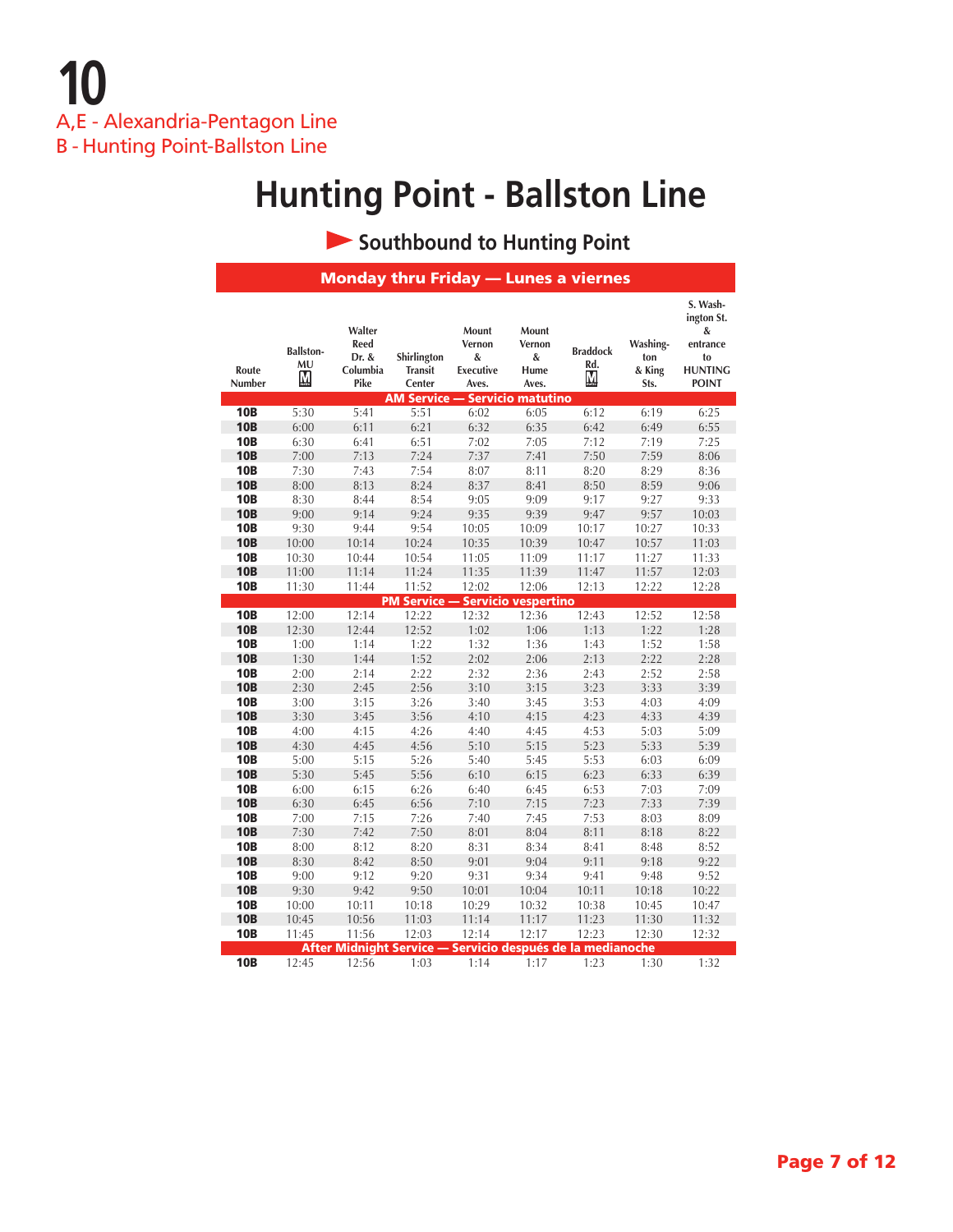#### **• Northbound to Ballston-MU station**

Monday thru Friday — Lunes a viernes

| Route<br>Number          | S. Wash-<br>ington St.<br>&<br>entrance<br>to<br><b>Hunting</b><br>Point | Washing-<br>ton<br>& King<br>Sts. | <b>Braddock</b><br>Rd.<br>М | Mount<br>Vernon<br>&<br>Hume<br>Aves. | Mount<br>Vernon<br>&<br><b>Executive</b><br>Aves. | Shirl-<br>ington<br><b>Transit</b><br>Center | Walter<br><b>Reed</b><br>Dr.<br>&<br>Columbia<br>Pike | <b>BALLS-</b><br>TON-<br>MU<br>M, |
|--------------------------|--------------------------------------------------------------------------|-----------------------------------|-----------------------------|---------------------------------------|---------------------------------------------------|----------------------------------------------|-------------------------------------------------------|-----------------------------------|
|                          |                                                                          |                                   | <b>AM Service -</b>         |                                       | <b>Servicio matutino</b>                          |                                              |                                                       |                                   |
| <b>10B</b>               | 4:45                                                                     | 4:48                              | 4:55                        | 5:00                                  | 5:04                                              | 5:15                                         | 5:23                                                  | 5:34                              |
| <b>10B</b>               | 5:15                                                                     | 5:18                              | 5:25                        | 5:30                                  | 5:34                                              | 5:45                                         | 5:53                                                  | 6:04                              |
| <b>10B</b>               | 5:45                                                                     | 5:48                              | 5:55                        | 6:00                                  | 6:04                                              | 6:15                                         | 6:23                                                  | 6:34                              |
| <b>10B</b>               | 6:15                                                                     | 6:19                              | 6:26                        | 6:31                                  | 6:36                                              | 6:48                                         | 6:59                                                  | 7:14                              |
| <b>10B</b>               | 6:45                                                                     | 6:49                              | 6:56                        | 7:01                                  | 7:06                                              | 7:18                                         | 7:29                                                  | 7:44                              |
| <b>10B</b>               | 7:15                                                                     | 7:20                              | 7:28                        | 7:35                                  | 7:40                                              | 7:53                                         | 8:04                                                  | 8:20                              |
| <b>10B</b>               | 7:45                                                                     | 7:50                              | 7:58                        | 8:05                                  | 8:10                                              | 8:23                                         | 8:34                                                  | 8:50                              |
| <b>10B</b>               | 8:15                                                                     | 8:20                              | 8:28                        | 8:35                                  | 8:40                                              | 8:53                                         | 9:04                                                  | 9:20                              |
| <b>10B</b>               | 8:45                                                                     | 8:50                              | 8:58                        | 9:05                                  | 9:10                                              | 9:23                                         | 9:34                                                  | 9:50                              |
| <b>10B</b>               | 9:15                                                                     | 9:21                              | 9:30                        | 9:36                                  | 9:40                                              | 9:52                                         | 10:02                                                 | 10:15                             |
| <b>10B</b>               | 9:45                                                                     | 9:51                              | 10:00                       | 10:06                                 | 10:10                                             | 10:22                                        | 10:32                                                 | 10:45                             |
| <b>10B</b>               | 10:15                                                                    | 10:21                             | 10:30                       | 10:36                                 | 10:40                                             | 10:52                                        | 11:02                                                 | 11:15                             |
| <b>10B</b>               | 10:45                                                                    | 10:51                             | 11:00                       | 11:06                                 | 11:10                                             | 11:22                                        | 11:32                                                 | 11:45                             |
| <b>10B</b>               | 11:15                                                                    | 11:21                             | 11:30                       | 11:36                                 | 11:40                                             | 11:52                                        | 12:02                                                 | 12:15                             |
| <b>10B</b>               | 11:45                                                                    | 11:51                             | 12:00                       | 12:06                                 | 12:10                                             | 12:22                                        | 12:32                                                 | 12:45                             |
|                          |                                                                          |                                   |                             |                                       | <b>PM Service - Servicio vespertino</b>           |                                              |                                                       |                                   |
| <b>10B</b>               | 12:15                                                                    | 12:21                             | 12:30                       | 12:36                                 | 12:40                                             | 12:52                                        | 1:02                                                  | 1:15                              |
| <b>10B</b>               | 12:45                                                                    | 12:51                             | 1:00                        | 1:06                                  | 1:10                                              | 1:22                                         | 1:32                                                  | 1:45                              |
| <b>10B</b><br><b>10B</b> | 1:15<br>1:45                                                             | 1:21<br>1:51                      | 1:30<br>2:00                | 1:36<br>2:06                          | 1:40<br>2:10                                      | 1:52<br>2:22                                 | 2:02<br>2:32                                          | 2:15                              |
| <b>10B</b>               | 2:15                                                                     | 2:21                              | 2:30                        | 2:36                                  | 2:40                                              | 2:52                                         | 3:02                                                  | 2:45<br>3:15                      |
| <b>10B</b>               | 2:45                                                                     | 2:50                              | 2:59                        | 3:06                                  | 3:11                                              | 3:24                                         | 3:34                                                  | 3:48                              |
| <b>10B</b>               | 3:15                                                                     | 3:20                              | 3:29                        | 3:36                                  | 3:41                                              | 3:54                                         | 4:04                                                  | 4:18                              |
| <b>10B</b>               | 3:45                                                                     | 3:50                              | 3:59                        | 4:07                                  | 4:12                                              | 4:26                                         | 4:37                                                  | 4:52                              |
| <b>10B</b>               | 4:15                                                                     | 4:20                              | 4:29                        | 4:37                                  | 4:42                                              | 4:56                                         | 5:07                                                  | 5:22                              |
| <b>10B</b>               | 4:45                                                                     | 4:50                              | 4:59                        | 5:07                                  | 5:12                                              | 5:26                                         | 5:37                                                  | 5:52                              |
| <b>10B</b>               | 5:15                                                                     | 5:20                              | 5:29                        | 5:37                                  | 5:42                                              | 5:56                                         | 6:07                                                  | 6:22                              |
| <b>10B</b>               | 5:45                                                                     | 5:50                              | 5:58                        | 6:06                                  | 6:10                                              | 6:23                                         | 6:33                                                  | 6:46                              |
| <b>10B</b>               | 6:15                                                                     | 6:20                              | 6:28                        | 6:36                                  | 6:40                                              | 6:53                                         | 7:03                                                  | 7:16                              |
| <b>10B</b>               | 6:45                                                                     | 6:50                              | 6:58                        | 7:06                                  | 7:10                                              | 7:23                                         | 7:33                                                  | 7:46                              |
| <b>10B</b>               | 7:15                                                                     | 7:20                              | 7:28                        | 7:36                                  | 7:40                                              | 7:53                                         | 8:03                                                  | 8:16                              |
| <b>10B</b>               | 7:45                                                                     | 7:50                              | 7:57                        | 8:03                                  | 8:06                                              | 8:17                                         | 8:27                                                  | 8:39                              |
| <b>10B</b>               | 8:15                                                                     | 8:20                              | 8:27                        | 8:33                                  | 8:36                                              | 8:47                                         | 8:57                                                  | 9:09                              |
| <b>10B</b>               | 8:45                                                                     | 8:50                              | 8:57                        | 9:03                                  | 9:06                                              | 9:17                                         | 9:27                                                  | 9:39                              |
| <b>10B</b>               | 9:45                                                                     | 9:50                              | 9:57                        | 10:03                                 | 10:06                                             | 10:17                                        | 10:27                                                 | 10:39                             |
| <b>10B</b>               | 10:45                                                                    | 10:50                             | 10:57                       | 11:03                                 | 11:06                                             | 11:17                                        | 11:27                                                 | 11:39                             |
| <b>10B</b>               | 11:45                                                                    | 11:50                             | 11:57                       | 12:02                                 | 12:05                                             | 12:14                                        | 12:23                                                 | 12:33                             |
|                          |                                                                          | <b>After Midnight Service -</b>   |                             |                                       | Servicio después de la medianoche                 |                                              |                                                       |                                   |
| <b>10B</b>               | 12:45                                                                    | 12:50                             | 12:57                       | 1:02                                  | 1:05                                              | 1:14                                         | 1:23                                                  | 1:33                              |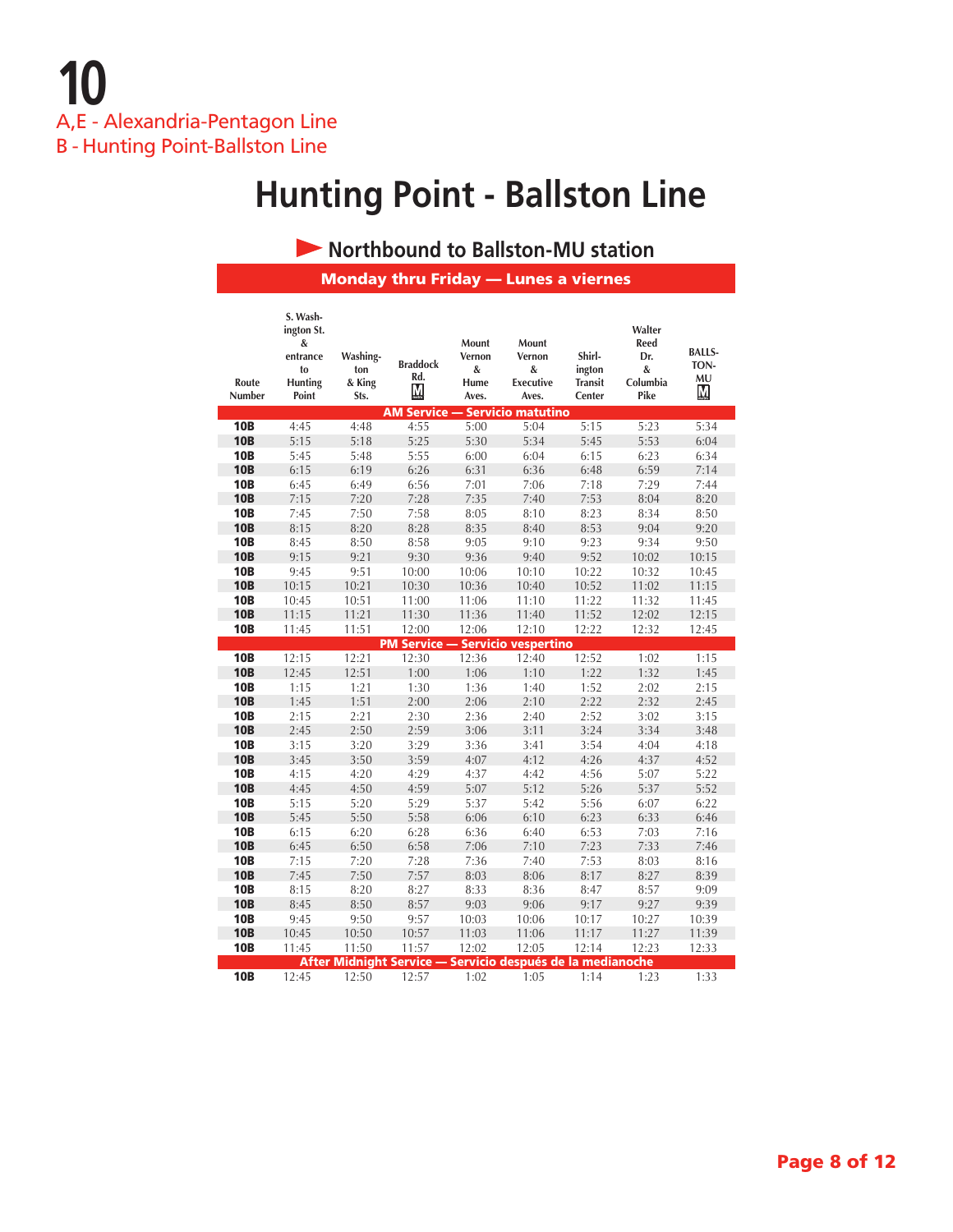### **Southbound to Hunting Point**

|                 |                             |                                                    | Saturday — En sábados                                              |                                                   |                                       |                                                    |                                   |                                                                                 |
|-----------------|-----------------------------|----------------------------------------------------|--------------------------------------------------------------------|---------------------------------------------------|---------------------------------------|----------------------------------------------------|-----------------------------------|---------------------------------------------------------------------------------|
| Route<br>Number | <b>Ballston-</b><br>MU<br>M | Walter<br><b>Reed</b><br>Dr. &<br>Columbia<br>Pike | Shirlington<br><b>Transit</b><br>Center                            | Mount<br>Vernon<br>&<br><b>Executive</b><br>Aves. | Mount<br>Vernon<br>&<br>Hume<br>Aves. | <b>Braddock</b><br>Rd.<br>$\underline{\mathbf{M}}$ | Washing-<br>ton<br>& King<br>Sts. | S. Wash-<br>ington St.<br>&<br>entrance<br>to<br><b>HUNTING</b><br><b>POINT</b> |
| <b>10B</b>      | 6:00                        | 6:11                                               | AM Service — Servicio matutino<br>6:19                             | 6:30                                              | 6:33                                  | 6:39                                               | 6:48                              | 6:52                                                                            |
| <b>10B</b>      | 6:30                        | 6:41                                               | 6:49                                                               | 7:00                                              | 7:03                                  | 7:09                                               | 7:18                              | 7:22                                                                            |
| <b>10B</b>      | 7:00                        | 7:11                                               | 7:19                                                               | 7:30                                              | 7:33                                  | 7:39                                               | 7:48                              | 7:52                                                                            |
| <b>10B</b>      | 7:30                        | 7:41                                               | 7:49                                                               | 8:00                                              | 8:03                                  | 8:09                                               | 8:18                              | 8:22                                                                            |
| <b>10B</b>      | 8:00                        | 8:11                                               | 8:19                                                               | 8:30                                              | 8:33                                  | 8:39                                               | 8:48                              | 8:52                                                                            |
| <b>10B</b>      | 8:30                        | 8:41                                               | 8:49                                                               | 9:00                                              | 9:03                                  | 9:09                                               | 9:18                              | 9:22                                                                            |
| <b>10B</b>      | 9:00                        | 9:11                                               | 9:19                                                               | 9:30                                              | 9:33                                  | 9:39                                               | 9:48                              | 9:52                                                                            |
| <b>10B</b>      | 9:30                        | 9:41                                               | 9:49                                                               | 10:00                                             | 10:03                                 | 10:09                                              | 10:18                             | 10:22                                                                           |
| <b>10B</b>      | 10:00                       | 10:13                                              | 10:22                                                              | 10:34                                             | 10:38                                 | 10:45                                              | 10:55                             | 11:01                                                                           |
| <b>10B</b>      | 10:30                       | 10:43                                              | 10:52                                                              | 11:04                                             | 11:08                                 | 11:15                                              | 11:25                             | 11:31                                                                           |
| <b>10B</b>      | 11:00                       | 11:13                                              | 11:22                                                              | 11:34                                             | 11:38                                 | 11:45                                              | 11:55                             | 12:01                                                                           |
| <b>10B</b>      | 11:30                       | 11:43                                              | 11:52                                                              | 12:04                                             | 12:08                                 | 12:15                                              | 12:25                             | 12:31                                                                           |
|                 |                             |                                                    | <b>PM Service -</b>                                                |                                                   | <u>- Servicio vespertino</u>          |                                                    |                                   |                                                                                 |
| <b>10B</b>      | 12:00                       | 12:13                                              | 12:22                                                              | 12:34                                             | 12:38                                 | 12:45                                              | 12:55                             | 1:01                                                                            |
| <b>10B</b>      | 12:30                       | 12:43                                              | 12:52                                                              | 1:04                                              | 1:08                                  | 1:15                                               | 1:25                              | 1:31                                                                            |
| <b>10B</b>      | 1:00                        | 1:13                                               | 1:22                                                               | 1:34                                              | 1:38                                  | 1:45                                               | 1:55                              | 2:01                                                                            |
| <b>10B</b>      | 1:30                        | 1:43                                               | 1:52                                                               | 2:04                                              | 2:08                                  | 2:15                                               | 2:25                              | 2:31                                                                            |
| <b>10B</b>      | 2:00                        | 2:13                                               | 2:22                                                               | 2:34                                              | 2:38                                  | 2:45                                               | 2:55                              | 3:01                                                                            |
| <b>10B</b>      | 2:30                        | 2:43                                               | 2:52                                                               | 3:04                                              | 3:08                                  | 3:15                                               | 3:25                              | 3:31                                                                            |
| <b>10B</b>      | 3:00                        | 3:13                                               | 3:22                                                               | 3:34                                              | 3:38                                  | 3:45                                               | 3:55                              | 4:01                                                                            |
| <b>10B</b>      | 3:30                        | 3:43                                               | 3:52                                                               | 4:04                                              | 4:08                                  | 4:15                                               | 4:25                              | 4:31                                                                            |
| <b>10B</b>      | 4:00                        | 4:13                                               | 4:22                                                               | 4:34                                              | 4:38                                  | 4:45                                               | 4:55                              | 5:01                                                                            |
| <b>10B</b>      | 4:30                        | 4:43                                               | 4:52                                                               | 5:04                                              | 5:08                                  | 5:15                                               | 5:25                              | 5:31                                                                            |
| <b>10B</b>      | 5:00                        | 5:13                                               | 5:22                                                               | 5:34                                              | 5:38                                  | 5:45                                               | 5:55                              | 6:01                                                                            |
| <b>10B</b>      | 5:30                        | 5:43                                               | 5:52                                                               | 6:04                                              | 6:08                                  | 6:15                                               | 6:25                              | 6:31                                                                            |
| <b>10B</b>      | 6:00                        | 6:13                                               | 6:22                                                               | 6:34                                              | 6:38                                  | 6:45                                               | 6:55                              | 7:01                                                                            |
| <b>10B</b>      | 6:30                        | 6:43                                               | 6:52                                                               | 7:04                                              | 7:08                                  | 7:15                                               | 7:25                              | 7:31                                                                            |
| <b>10B</b>      | 7:00                        | 7:12                                               | 7:20                                                               | 7:31                                              | 7:34                                  | 7:41                                               | 7:49                              | 7:54                                                                            |
| <b>10B</b>      | 7:30                        | 7:42                                               | 7:50                                                               | 8:01                                              | 8:04                                  | 8:11                                               | 8:19                              | 8:24                                                                            |
| <b>10B</b>      | 8:00                        | 8:12                                               | 8:20                                                               | 8:31                                              | 8:34                                  | 8:41                                               | 8:49                              | 8:54                                                                            |
| <b>10B</b>      | 8:30                        | 8:42                                               | 8:50                                                               | 9:01                                              | 9:04                                  | 9:11                                               | 9:19                              | 9:24                                                                            |
| <b>10B</b>      | 9:00                        | 9:12                                               | 9:20                                                               | 9:31                                              | 9:34                                  | 9:41                                               | 9:49                              | 9:54                                                                            |
| <b>10B</b>      | 9:45                        | 9:56                                               | 10:04                                                              | 10:15                                             | 10:18                                 | 10:23                                              | 10:29                             | 10:34                                                                           |
| <b>10B</b>      | 10:45                       | 10:56                                              | 11:04                                                              | 11:15                                             | 11:18                                 | 11:23                                              | 11:29                             | 11:34                                                                           |
| <b>10B</b>      | 11:45                       | 11:56                                              | 12:04                                                              | 12:15                                             | 12:18                                 | 12:23                                              | 12:29                             | 12:34                                                                           |
| <b>10B</b>      | 12:45                       | 12:56                                              | After Midnight Service — Servicio después de la medianoche<br>1:04 | 1:15                                              | 1:18                                  | 1:23                                               | 1:29                              | 1:34                                                                            |
|                 |                             |                                                    |                                                                    |                                                   |                                       |                                                    |                                   |                                                                                 |

*On four Federal holidays, Columbus Day, Veterans' Day, Martin L. King Day, and Presidents' Day, Metrobus will run on a Saturday supplemental schedule. On these holidays, all Saturday trips will operate.*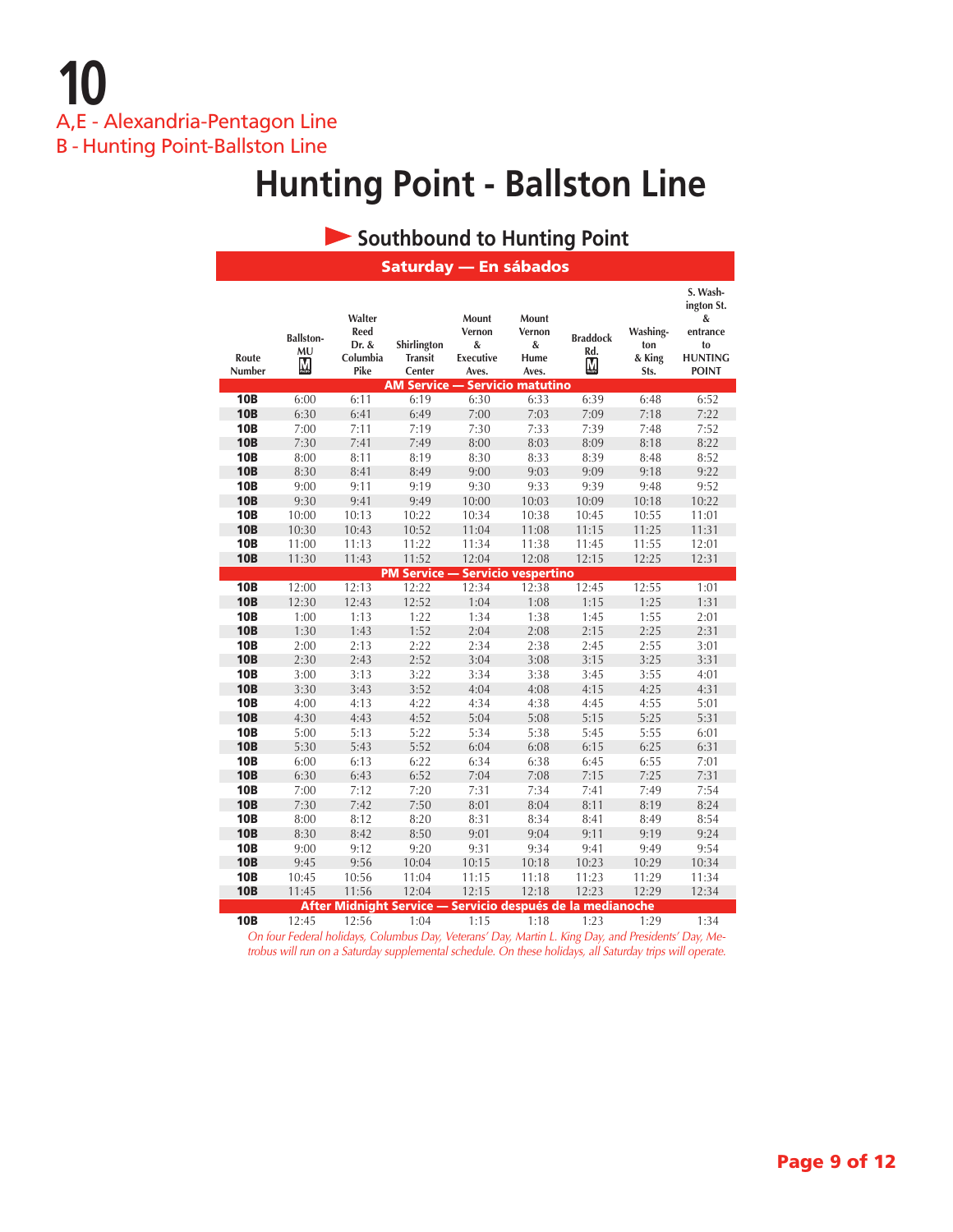**10** A,E - Alexandria-Pentagon Line B - Hunting Point-Ballston Line

# **Hunting Point - Ballston Line**

#### **Route Number S. Washington St. & entrance to Hunting Point Washington & King Sts. Braddock Rd. Mount Vernon & Hume Aves. Mount Vernon & Executive Aves. Shirlington Transit Center Walter Reed Dr. & Columbia Pike BALLSTON-MU • Northbound to Ballston-MU station** Saturday — En sábados **Service — Servicio matut 10B** 5:45 5:49 5:55 6:00 6:04 6:15 6:23 6:31 **10B** 6:15 6:19 6:25 6:30 6:34 6:45 6:53 7:01 **10B** 6:45 6:49 6:56 7:01 7:05 7:17 7:26 7:36 **10B** 7:15 7:19 7:26 7:31 7:35 7:47 7:56 8:06 **10B** 7:45 7:49 7:56 8:01 8:05 8:17 8:26 8:36 **10B** 8:15 8:19 8:26 8:31 8:35 8:47 8:56 9:06 **10B** 8:45 8:49 8:56 9:01 9:05 9:17 9:26 9:36 **10B** 9:15 9:19 9:26 9:31 9:35 9:47 9:56 10:06 **10B** 9:45 9:51 9:59 10:05 10:09 10:22 10:31 10:44 **10B** 10:15 10:21 10:29 10:35 10:39 10:52 11:01 11:14 **10B** 10:45 10:51 10:59 11:05 11:09 11:22 11:31 11:44 **10B** 11:15 11:21 11:29 11:35 11:39 11:52 12:01 12:14 **10B** 11:45 11:51 11:59 12:05 12:09 12:22 12:31 12:44 **Service — Servicio vespertino 10B** 12:15 12:21 12:29 12:35 12:39 12:52 1:01 1:14 **10B** 12:45 12:51 12:59 1:05 1:09 1:22 1:31 1:44 **10B** 1:15 1:21 1:29 1:35 1:39 1:52 2:01 2:14 **10B** 1:45 1:51 1:59 2:05 2:09 2:22 2:31 2:44 **10B** 2:15 2:21 2:29 2:35 2:39 2:52 3:01 3:14 **10B** 2:45 2:51 2:59 3:05 3:09 3:22 3:31 3:44 **10B** 3:15 3:21 3:29 3:35 3:39 3:52 4:01 4:14 **10B** 3:45 3:51 3:59 4:05 4:09 4:22 4:31 4:44 **10B** 4:15 4:21 4:29 4:35 4:39 4:52 5:01 5:14 **10B** 4:45 4:51 4:59 5:05 5:09 5:22 5:31 5:44 **10B** 5:15 5:21 5:29 5:35 5:39 5:52 6:01 6:14 10B 5:45 5:51 5:59 6:05 6:09 6:22 6:31 6:44 **10B** 6:15 6:21 6:29 6:35 6:39 6:52 7:01 7:14 **10B** 6:45 6:51 6:59 7:05 7:09 7:22 7:31 7:44 **10B** 9:15 9:20 9:27 9:32 9:35 9:46 9:54 10:03 **10B** 9:45 9:50 9:57 10:02 10:05 10:16 10:24 10:33 **10B** 10:45 10:50 10:57 11:02 11:05 11:16 11:24 11:33 **10B** 11:45 11:50 11:57 12:02 12:05 12:16 12:24 12:33 After Midnight Service — Servicio después de la medianoche **10B** 12:45 12:50 12:57 1:02 1:05 1:16 1:24 1:33

*On four Federal holidays, Columbus Day, Veterans' Day, Martin L. King Day, and Presidents' Day, Metrobus will run on a Saturday supplemental schedule. On these holidays, all Saturday trips will operate.*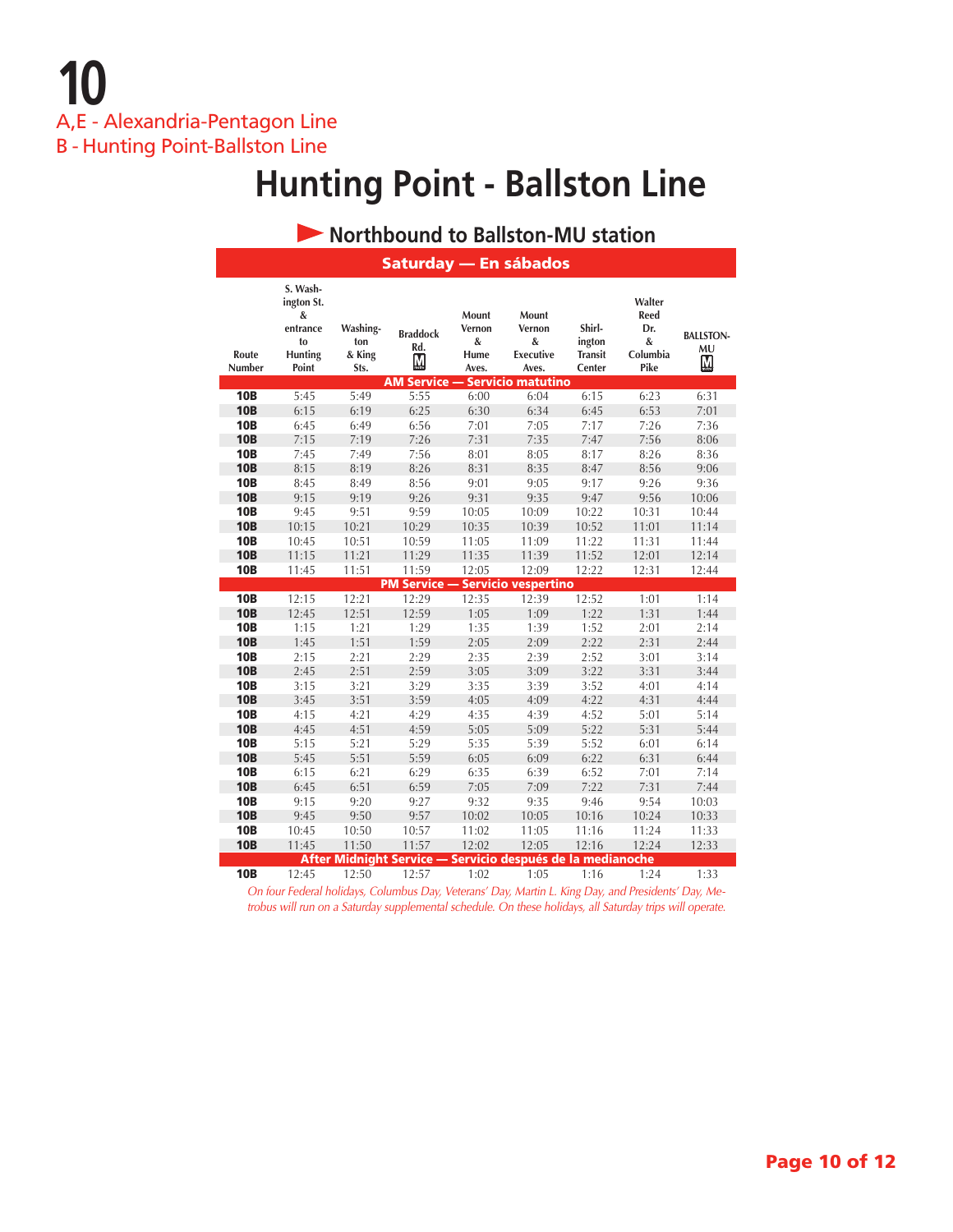**10** A,E - Alexandria-Pentagon Line B - Hunting Point-Ballston Line

## **Hunting Point - Ballston Line**

#### **Southbound to Hunting Point**

Sunday — En domingo

| Route<br>Number | <b>Ballston-</b><br>MU<br>М | Walter<br>Reed<br>Dr. &<br>Columbia<br>Pike | Shirlington<br><b>Transit</b><br>Center | Mount<br>Vernon<br>&<br><b>Executive</b><br>Aves. | Mount<br>Vernon<br>&<br>Hume<br>Aves. | <b>Braddock</b><br>Rd.<br><u>M</u> | Washing-<br>ton<br>& King<br>Sts. | S. Wash-<br>ington St.<br>&<br>entrance<br>to<br><b>HUNTING</b><br><b>POINT</b> |
|-----------------|-----------------------------|---------------------------------------------|-----------------------------------------|---------------------------------------------------|---------------------------------------|------------------------------------|-----------------------------------|---------------------------------------------------------------------------------|
|                 |                             |                                             | <b>AM Service -</b>                     |                                                   | <u><b>Servicio matutino</b></u>       |                                    |                                   |                                                                                 |
| <b>10B</b>      | 6:00                        | 6:11                                        | 6:21                                    | 6:33                                              | 6:37                                  | 6:43                               | 6:52                              | 6:58                                                                            |
| <b>10B</b>      | 6:30                        | 6:41                                        | 6:51                                    | 7:03                                              | 7:07                                  | 7:13                               | 7:22                              | 7:28                                                                            |
| <b>10B</b>      | 7:00                        | 7:11                                        | 7:21                                    | 7:33                                              | 7:37                                  | 7:43                               | 7:52                              | 7:58                                                                            |
| <b>10B</b>      | 7:30                        | 7:41                                        | 7:51                                    | 8:03                                              | 8:07                                  | 8:13                               | 8:22                              | 8:28                                                                            |
| <b>10B</b>      | 8:00                        | 8:11                                        | 8:21                                    | 8:33                                              | 8:37                                  | 8:43                               | 8:52                              | 8:58                                                                            |
| <b>10B</b>      | 8:30                        | 8:41                                        | 8:51                                    | 9:03                                              | 9:07                                  | 9:13                               | 9:22                              | 9:28                                                                            |
| <b>10B</b>      | 9:00                        | 9:11                                        | 9:21                                    | 9:33                                              | 9:37                                  | 9:43                               | 9:52                              | 9:58                                                                            |
| <b>10B</b>      | 9:30                        | 9:41                                        | 9:51                                    | 10:03                                             | 10:07                                 | 10:13                              | 10:22                             | 10:28                                                                           |
| <b>10B</b>      | 10:00                       | 10:14                                       | 10:24                                   | 10:36                                             | 10:41                                 | 10:48                              | 10:58                             | 11:04                                                                           |
| <b>10B</b>      | 10:30                       | 10:44                                       | 10:54                                   | 11:06                                             | 11:11                                 | 11:18                              | 11:28                             | 11:34                                                                           |
| <b>10B</b>      | 11:00                       | 11:14                                       | 11:24                                   | 11:36                                             | 11:41                                 | 11:48                              | 11:58                             | 12:04                                                                           |
| <b>10B</b>      | 11:30                       | 11:44                                       | 11:54                                   | 12:06                                             | 12:11                                 | 12:18                              | 12:28                             | 12:34                                                                           |
|                 |                             |                                             | <b>PM Service - Servicio vespertino</b> |                                                   |                                       |                                    |                                   |                                                                                 |
| <b>10B</b>      | 12:00                       | 12:14                                       | 12:24                                   | 12:36                                             | 12:41                                 | 12:48                              | 12:58                             | 1:04                                                                            |
| <b>10B</b>      | 12:30                       | 12:44                                       | 12:54                                   | 1:06                                              | 1:11                                  | 1:18                               | 1:28                              | 1:34                                                                            |
| <b>10B</b>      | 1:00                        | 1:14                                        | 1:24                                    | 1:36                                              | 1:41                                  | 1:48                               | 1:58                              | 2:04                                                                            |
| <b>10B</b>      | 1:30                        | 1:44                                        | 1:54                                    | 2:06                                              | 2:11                                  | 2:18                               | 2:28                              | 2:34                                                                            |
| <b>10B</b>      | 2:00                        | 2:14                                        | 2:24                                    | 2:36                                              | 2:41                                  | 2:48                               | 2:58                              | 3:04                                                                            |
| <b>10B</b>      | 2:30                        | 2:44                                        | 2:54                                    | 3:06                                              | 3:11                                  | 3:18                               | 3:28                              | 3:34                                                                            |
| <b>10B</b>      | 3:00                        | 3:14                                        | 3:24                                    | 3:36                                              | 3:41                                  | 3:48                               | 3:58                              | 4:04                                                                            |
| <b>10B</b>      | 3:30                        | 3:44                                        | 3:54                                    | 4:06                                              | 4:11                                  | 4:18                               | 4:28                              | 4:34                                                                            |
| <b>10B</b>      | 4:00                        | 4:14                                        | 4:24                                    | 4:36                                              | 4:41                                  | 4:48                               | 4:58                              | 5:04                                                                            |
| <b>10B</b>      | 4:30                        | 4:44                                        | 4:54                                    | 5:06                                              | 5:11                                  | 5:18                               | 5:28                              | 5:34                                                                            |
| <b>10B</b>      | 5:00                        | 5:14                                        | 5:24                                    | 5:36                                              | 5:41                                  | 5:48                               | 5:58                              | 6:04                                                                            |
| <b>10B</b>      | 5:30                        | 5:44                                        | 5:54                                    | 6:06                                              | 6:11                                  | 6:18                               | 6:28                              | 6:34                                                                            |
| <b>10B</b>      | 6:00                        | 6:13                                        | 6:22                                    | 6:33                                              | 6:37                                  | 6:44                               | 6:52                              | 6:57                                                                            |
| <b>10B</b>      | 6:30                        | 6:43                                        | 6:52                                    | 7:03                                              | 7:07                                  | 7:14                               | 7:22                              | 7:27                                                                            |
| <b>10B</b>      | 7:00                        | 7:13                                        | 7:22                                    | 7:33                                              | 7:37                                  | 7:44                               | 7:52                              | 7:57                                                                            |
| <b>10B</b>      | 7:30                        | 7:43                                        | 7:52                                    | 8:03                                              | 8:07                                  | 8:14                               | 8:22                              | 8:27                                                                            |
| <b>10B</b>      | 8:00                        | 8:13                                        | 8:22                                    | 8:33                                              | 8:37                                  | 8:44                               | 8:52                              | 8:57                                                                            |
| <b>10B</b>      | 8:30                        | 8:43                                        | 8:52                                    | 9:03                                              | 9:07                                  | 9:14                               | 9:22                              | 9:27                                                                            |
| <b>10B</b>      | 9:00                        | 9:13                                        | 9:22                                    | 9:33                                              | 9:37                                  | 9:44                               | 9:52                              | 9:57                                                                            |
| <b>10B</b>      | 9:45                        | 9:56                                        | 10:05                                   | 10:15                                             | 10:19                                 | 10:26                              | 10:33                             | 10:38                                                                           |
| <b>10B</b>      | 10:45                       | 10:56                                       | 11:05                                   | 11:15                                             | 11:19                                 | 11:26                              | 11:33                             | 11:38                                                                           |